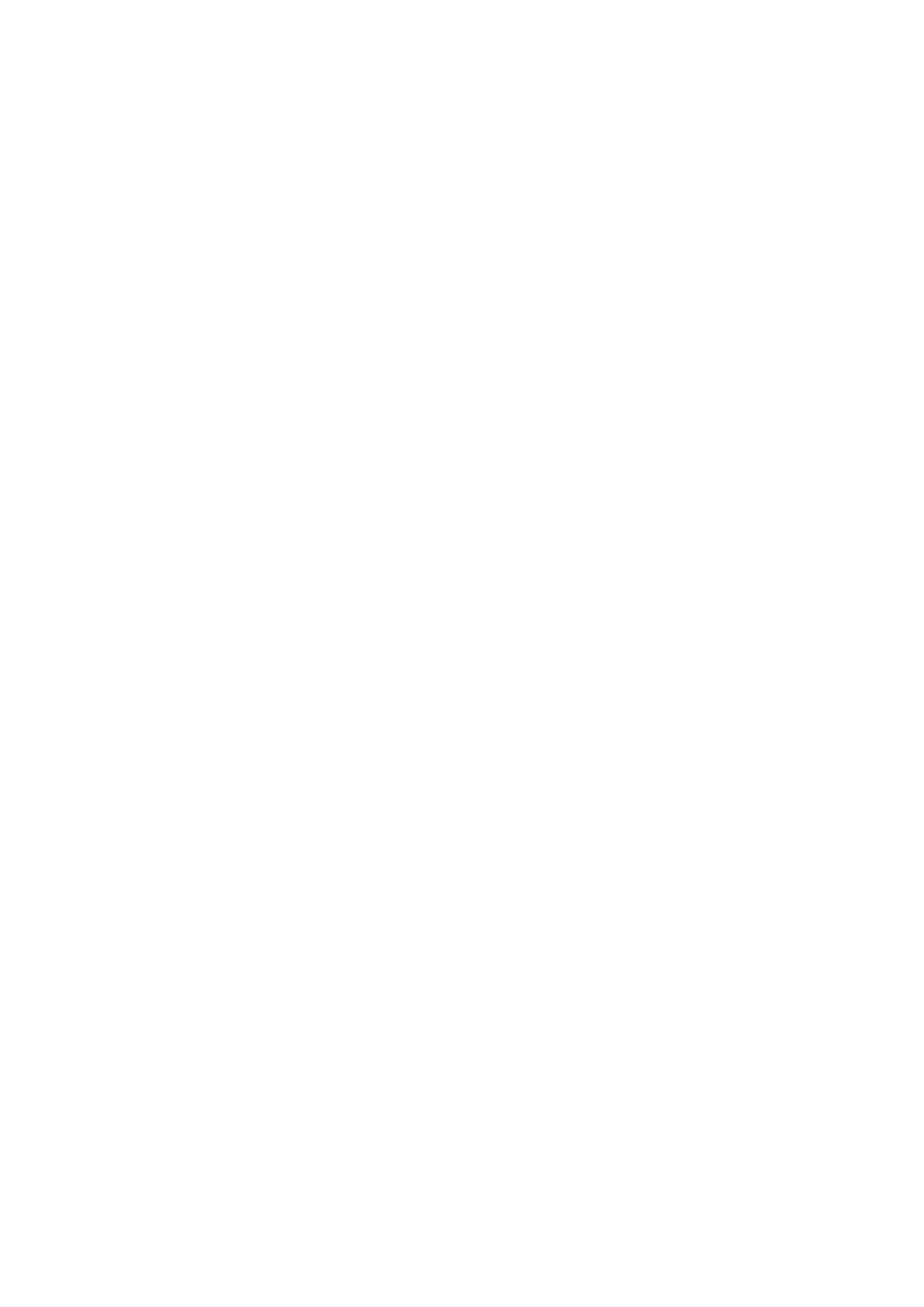# **Findings of the follow-up study on FORMER CHILD LABOURERS trained on entrepreneurship and apprenticeship**

**The cases of Kisumu and Nairobi cities in Kenya** 

International Programme on the Elimination of Child Labour (IPEC)

ILO Country Office for the United Republic of Tanzania, Kenya, Rwanda and Uganda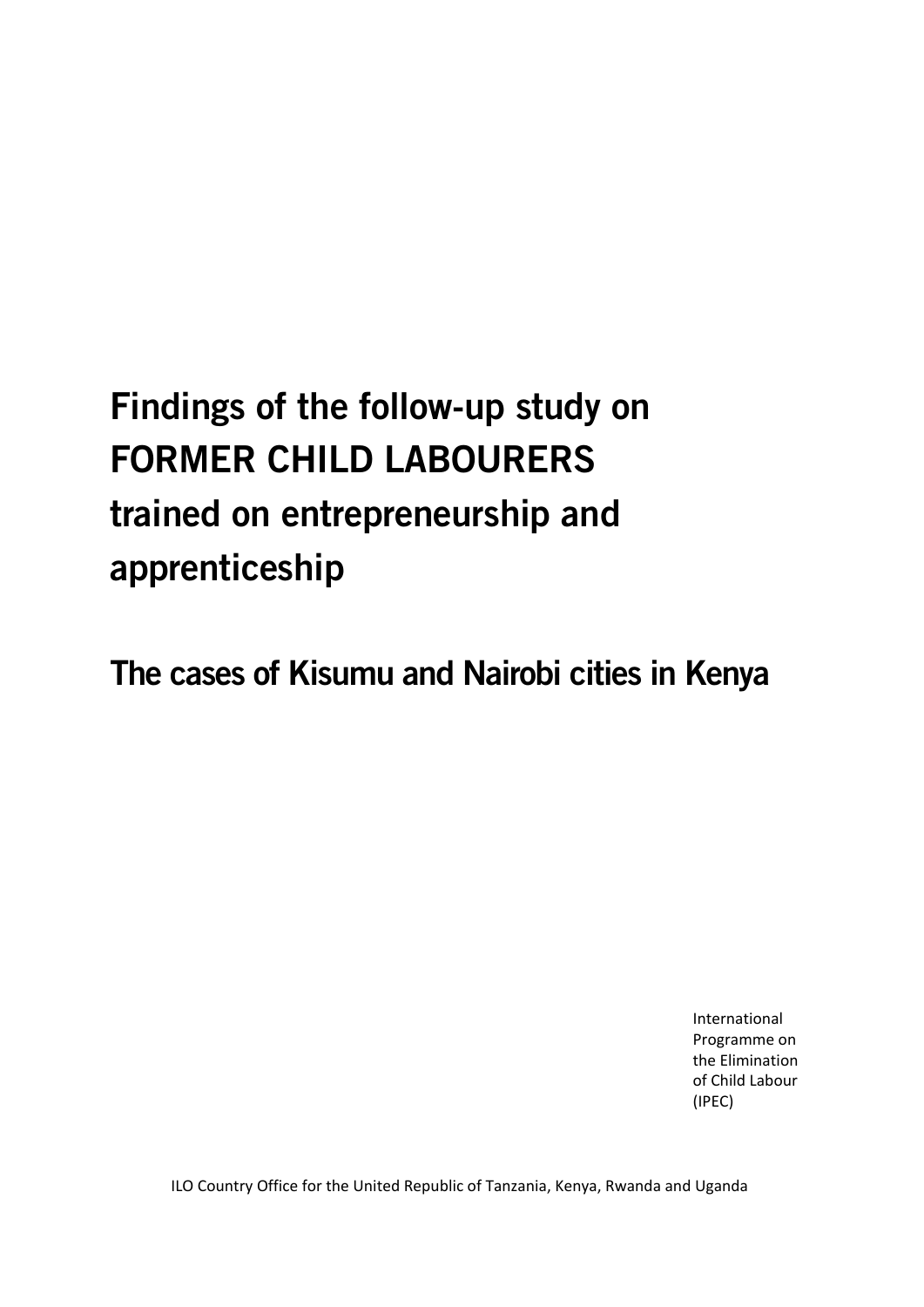Copyright © International Labour Organization 2014 First published 2014

Publications of the International Labour Office enjoy copyright under Protocol 2 of the Universal Copyright Convention. Nevertheless, short excerpts from them may be reproduced without authorization, on condition that the source is indicated. For rights of reproduction or translation, application should be made to ILO Publications (Rights and Permissions), International Labour Office, CH-1211 Geneva 22, Switzerland, or by email: pubdroit@ilo.org. The International Labour Office welcomes such applications.

Libraries, institutions and other users registered with reproduction rights organizations may make copies in accordance with the licences issued to them for this purpose. Visit www.ifrro.org to find the reproduction rights organization in your country.

#### ILO‐IPEC

Findings of the follow-up study on former child labourers trained on entrepreneurship and apprenticeship - The *cases of Kisumu and Nairobi cities, Kenya* / International Labour Office, International Programme on the Elimination of Child Labour (IPEC), ILO Country Office for the United Republic of Tanzania, Kenya, Rwanda and Uganda ‐ Nairobi: ILO, 2014*.*

ISBN: 978‐92‐2‐128573‐1 (print); 978‐92‐2‐128574‐8 (Web PDF)

International Labour Office; ILO International Programme on the Elimination of Child Labour, LO Country Office for the United Republic of Tanzania, Kenya, Rwanda and Uganda

child labour / child worker / vocational education / training opportunity / entrepreneurship / apprenticeship / role of ILO / urban area / Kenya – 13.01.2

*ILO Cataloguing in Publication Data*

#### **NOTE**

This publication was elaborated by Mary Mwangi for IPEC and coordinated by Minoru Ogasawara and Bernard Kiura from IPEC Nairobi Office.

Funding for this follow‐up study was provided by the ILO (RBSA funds) and the training of the beneficiaries on entrepreneurship was provided with the assistance of the European Union (Global Project INT/05/24/EEC of €16,116,199).

The contents of this publication are the sole responsibility of the author and can in no way be taken to reflect the views of the European Union.

The designations employed in ILO publications, which are in conformity with United Nations practice, and the presentation of material therein do not imply the expression of any opinion whatsoever on the part of the International Labour Office concerning the legal status of any country, area or territory or of its authorities, or concerning the delimitation of its frontiers.

The responsibility for opinions expressed in signed articles, studies and other contributions rests solely with their authors, and publication does not constitute an endorsement by the International Labour Office of the opinions expressed in them.

Reference to names of firms and commercial products and processes does not imply their endorsement by the International Labour Office, and any failure to mention a particular firm, commercial product or process is not a sign of disapproval.

ILO publications and electronic products can be obtained through major booksellers or ILO local offices in many countries, or direct from ILO Publications, International Labour Office, CH‐1211 Geneva 22, Switzerland. Catalogues or lists of new publications are available free of charge from the above address, or by email: pubvente@ilo.org or visit our website: www.ilo.org/publns.

#### **Visit our website: www.ilo.org/ipec**

Cover photo © ILO/IPEC Project in Kenya.

Printed in Kenya.

Photocomposed by IPEC Office in Geneva.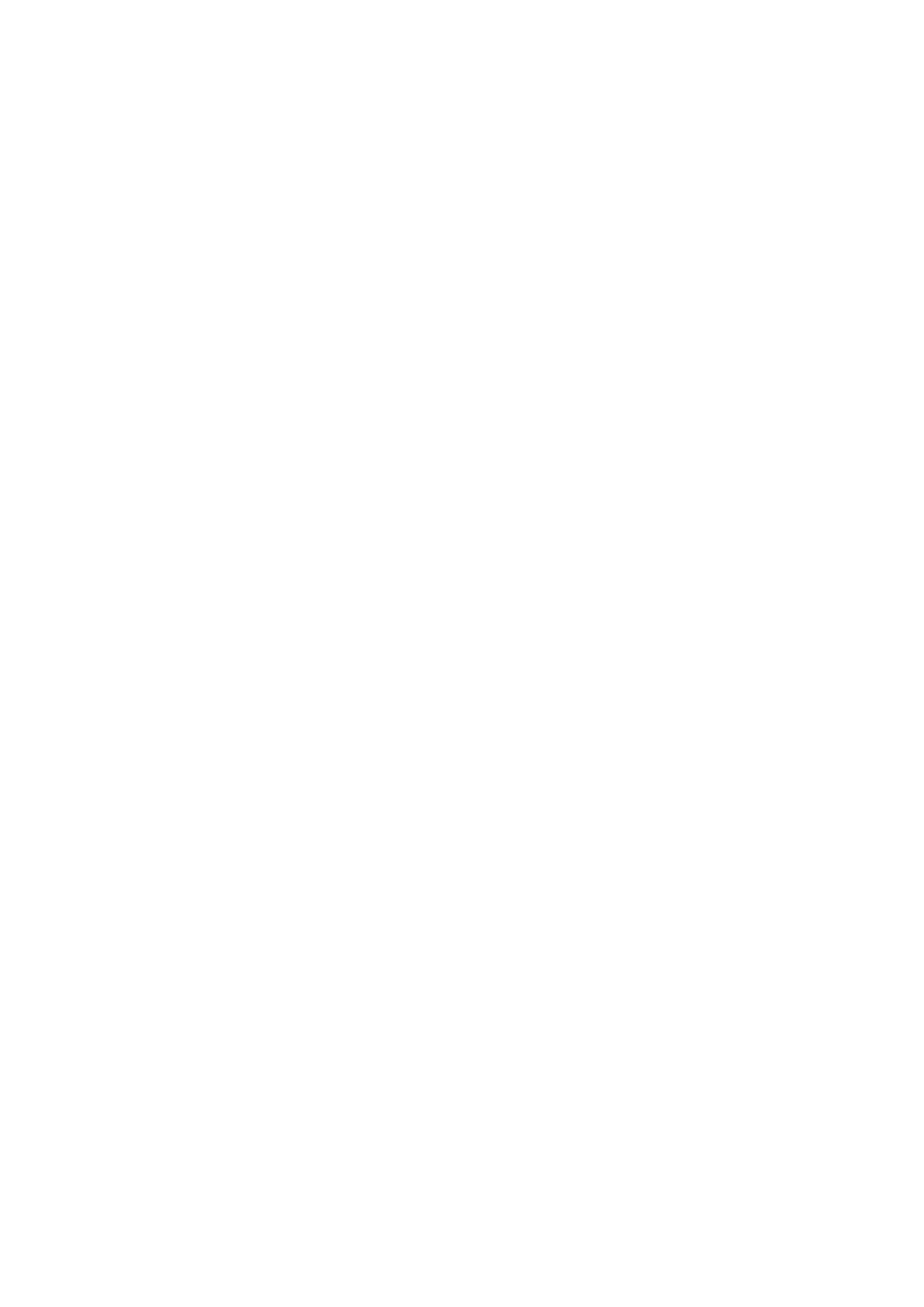## Table of contents

| 3.2<br>$3.3 -$<br>3.4<br>3.5<br>3.6 |
|-------------------------------------|
|                                     |
|                                     |
|                                     |

## **Tables**

## **Figures**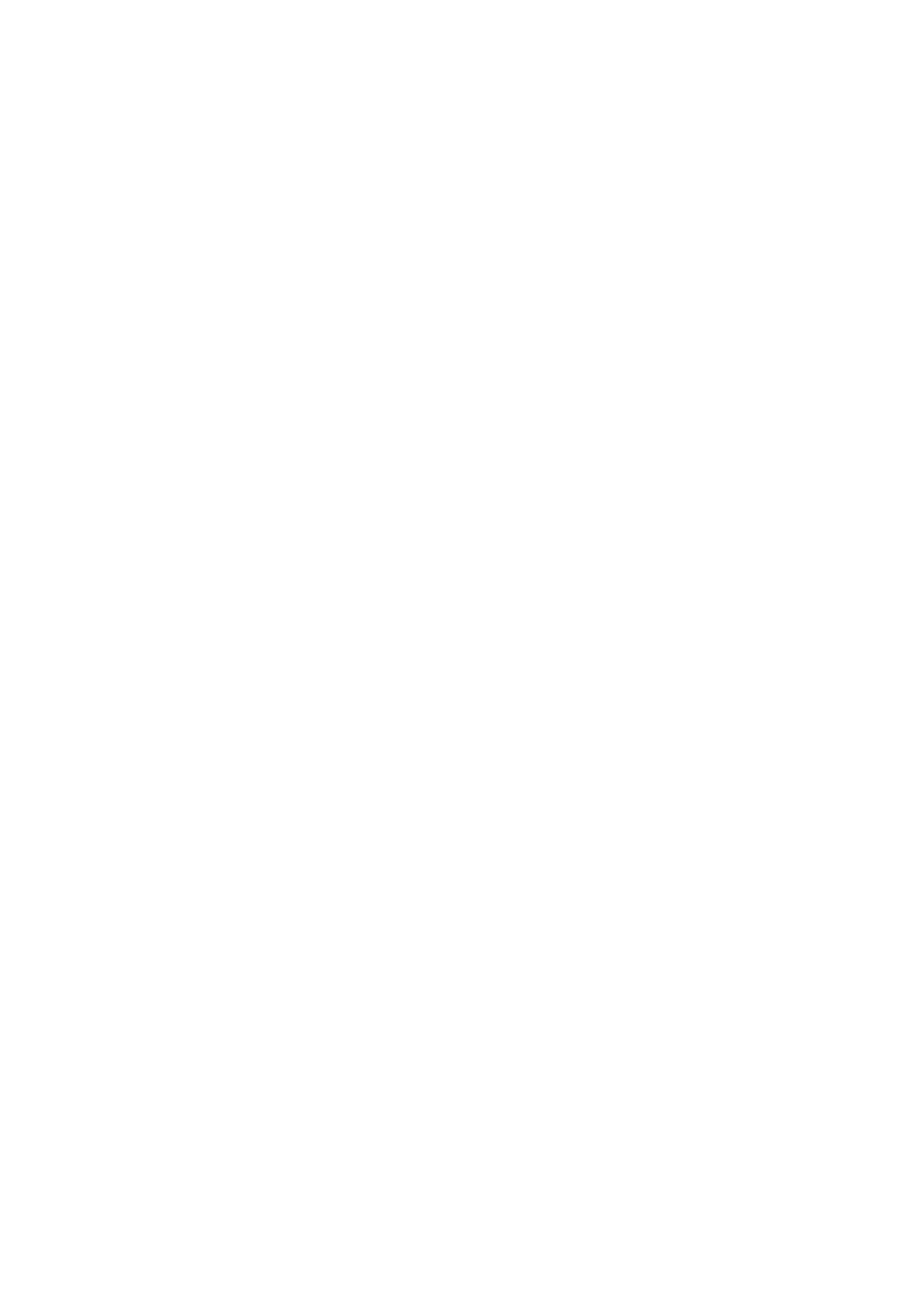#### **Acknowledgement**

The ILO-IPEC TACKLE Project team in Kenya is grateful to the respondents who selflessly provided required information to the Consultant. Their cooperation, availability and willingness to share their experience made the production of the follow‐up study report possible.

The report also acknowledges the support of the Management and Staff of Undugu Society Kenya (UNDUGU), the implementing agency responsible for reaching the beneficiaries and guiding them through apprenticeship placement and post training follow‐ up. UNDUGU Management further provided support to the Consultant during the entire data collection exercise.

Training of the beneficiaries on entrepreneurship was done using funds from the European Union/African, Caribbean and Pacific (EU/ACP) Group of States while ILO Regional Office for Africa (ROAF) through Dar es Salaam Country Office provided funds to facilitate the follow‐up study. Evaluation and Impact Evaluation (EIA) section of the International Labour Office in Geneva provided technical guidance on this study. We acknowledge and appreciate their support.

The follow‐up study was carried out by an independent Consultant and an ILO certified Master Trainer on Entrepreneurship, Ms Mary Mwangi. We thank her for availing her expertise in undertaking the follow-up study for a group of trainees rescued from worst forms of child labour.

Above all, we are grateful to the Technical Committee of the National Steering Committee (NSC) comprised of the Ministry of Labour (MOL), Federation of Kenya Employers (FKE) and the Central Organization of Trade Unions (COTU Kenya) for their technical support throughout the implementation of the skills training project.

We note and advise that the number of respondents traced and interviewed is small and the findings contained in this report cannot be generalized for entrepreneurship interventions in skills training for children withdrawn from worst forms of child labour. The findings however provide valuable lessons that can inform the design and implementation of similar interventions.

> Minoru Ogasawara and Kiura Bernard ILO‐IPEC TACKLE Project Nairobi, Kenya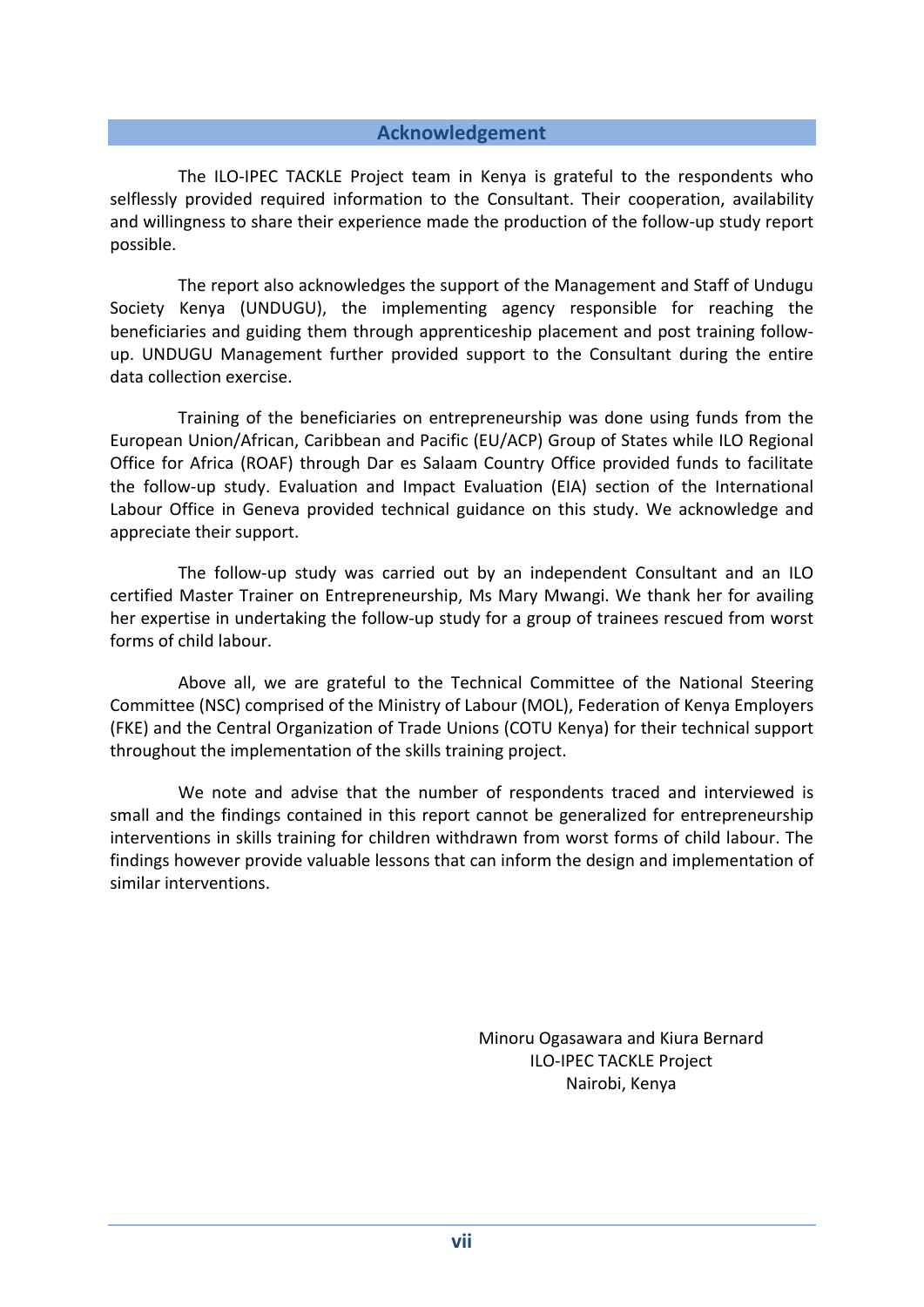#### **Executive summary**

The ILO‐IPEC TACKLE Project follow up was conducted in Nairobi (Mathare & Kibera) and Kisumu cities. The study targeted 100 beneficiaries of the 2009‐2011 trainees who had benefited from apprenticeship training, and/or entrepreneurship and/or Business start‐up kit after being withdrawn from different forms of child labour such as domestic work, fishing, street hawking and night guard (watchman).

The objective of the study was, "Post training follow‐up study targeting 100 children withdrawn from child labour and trained on entrepreneurship and apprenticeship". The study sought to find out if there was any added advantage that: 1) entrepreneurship skills training had on the trainees; and 2) compare post training progression between trainees who had received entrepreneurship training to those who in addition received business start-up kit. Business startup kit support was based on a business start‐up proposes that trainees developed as part of the entrepreneurship training package.

The study also sought to answer the question: "Did the inclusion of entrepreneurship training in apprenticeship skills training for children withdrawn from child labour enhance sustainability of the intervention on prevention and elimination of child labour?" and to further verify whether these findings provide practical evidence to justify ILO‐IPEC future investment in combining skills training with entrepreneurship orientation.

Although the study targeted 50 per cent of the beneficiaries (50), there were only 31 beneficiaries who could be traced which comprised 76 per cent of the expected sample. Nairobi fared poorly in that only 5 beneficiaries could be traced in a span of two weeks. It was understood that trainees had either moved out of Nairobi or changed residence by moving from one estate to another depending on job opportunities. Consequently, UNDUGU had lost contact with a majority of them.

Findings from the follow‐up study drew the following conclusions: 1) the inclusion of entrepreneurship training in apprenticeship skills training for children withdrawn from child labour enhances sustainability of prevention and elimination interventions on child labour; 2) the combination of apprenticeship, entrepreneurship and business start‐up support demonstrated the highest impact and sustainability; 3) qualitative impact emerges in levels of confidence evident in those who got post skills training; 4) beneficiaries indicated willingness and determination to draw out those in child labour while preventing others from going into child labour by sponsoring their education and supporting the needs of the family; 5) skills training is the foundation for self‐actualization for ex‐child labourers while entrepreneurship and business start-up support is an enabler for the youth to be able to sustainably support themselves; 6) return on investment goes up with increased support and empowerment of beneficiaries and the subsequent cascading effects has the potential to result in a reduction in child labour as the society is better informed and the successful youth serve as role models and ambassadors against child labour; 7) the findings from the follow-up study provide practical evidence to justify ILO-IPEC future investment in combining skills training with entrepreneurship training.

The follow-up study recommendations are: 1) there is need for building a monitoring and evaluation framework and tracking system; 2) there is need for institutional ownership of the project beyond the project funding; 3) there is need to include in the training package a follow up mentoring support services in order to reinforce the skills and gains made; and 4) it is important to combine entrepreneurship training and life-skills in the elimination of child labour.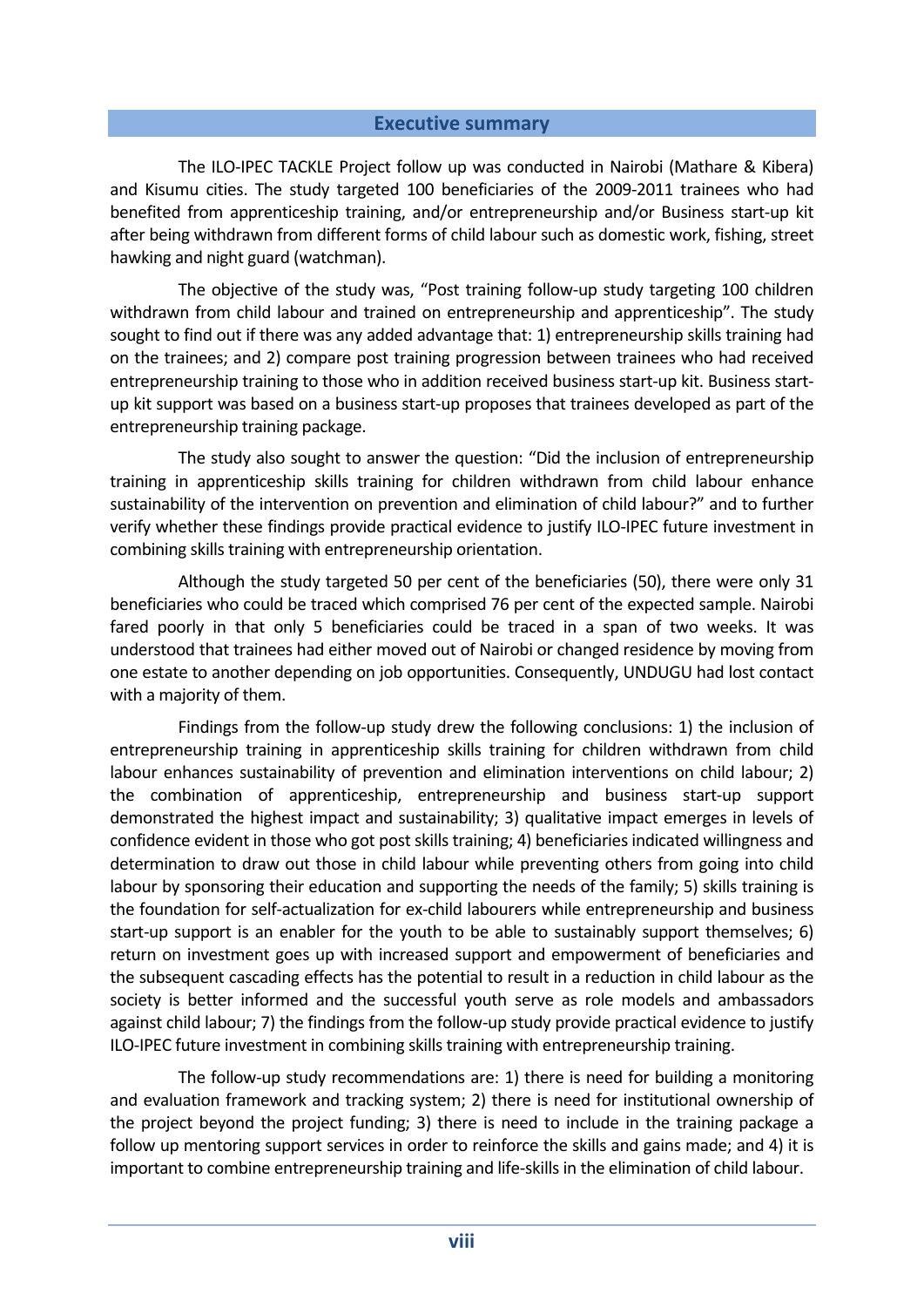#### **1. Introduction**

#### **1.1 Background information**

Kenya, just like the United Nations (UN), defines children and youth as people within the age category of 0‐17 years and 15‐30 years respectively. The IPEC persons of concern within the youth age bracket are those aged 15‐17 years. They share a dual categorization of children and youth. According to the 2010 ILO Global Report on Child Labour, majority of the children in child labour are aged 15‐17 years. They mainly are the ones who due to barriers such as cost of education are denied the opportunity to progress beyond primary schooling. Once out of school, children in this age bracket are more likely not to resume regular schooling due to being overage. The Out of School Initiative Framework developed by UNICEF and UNESCO has shown that the older a child is and the longer a child remains out of school the less the likelihood of re‐ enrolling. Teenage children are therefore drawn more to the world of work, but lack appropriate skills for decent work. Coincidentally, they are also the majority among the number of working children in Kenya.

ILO‐IPEC Kenya has supported apprenticeship training for children aged 15‐17 years withdrawn from child labour. Children at this age category are often lost between childhood and adulthood. Those who will have dropped out of school at the end of the primary cycle lack either the financial means or qualifications for transition to post primary education. They are therefore forced to enter the world of work before attaining the age of majority and without the requisite skills. ILO‐IPEC therefore considers such workers as child labourers who are most vulnerable to exploitation and abuse through hazardous work. ILO‐IPEC advocates for skills training for this target group to enable them enter the job market with skills that enable them access jobs and decent income. The challenge with skills training in Kenya for this target group has been that skills training largely focused on apprenticeship training without much consideration for entrepreneurship training. It is assumed that the apprenticeship trainees would naturally venture into the business world. To the contrary, a study carried out by Undugu found out that majority of their trainees had remained at the enterprise of the master trainer, were lowly paid and hardly harboured ambitions to advance their skills or venture into selfemployment.

Having noted the gaps existing in the entrepreneurship skills training programmes for children aged 15 to 17 years, ILO‐IPEC Kenya launched the process of developing a training manual for vocational and skills training providers as a way of improving skills training and expanding job opportunities for the youth. The manual was informed by existing ILO entrepreneurship training materials such as Generate Your Business Idea (GYBI) and Start Your Business (SYB). The manual provides for a modular based training that is relevant to children in this age category rescued from WFCL of child labour. These are children majority of who would not have explored possibility of business enterprise but only look forward to assistance and job placement.

TACKLE Project facilitated Undugu Society of Kenya to organize and facilitate a ten days GYBI/SYB training programme targeting one hundred 15‐17 years old children rescued from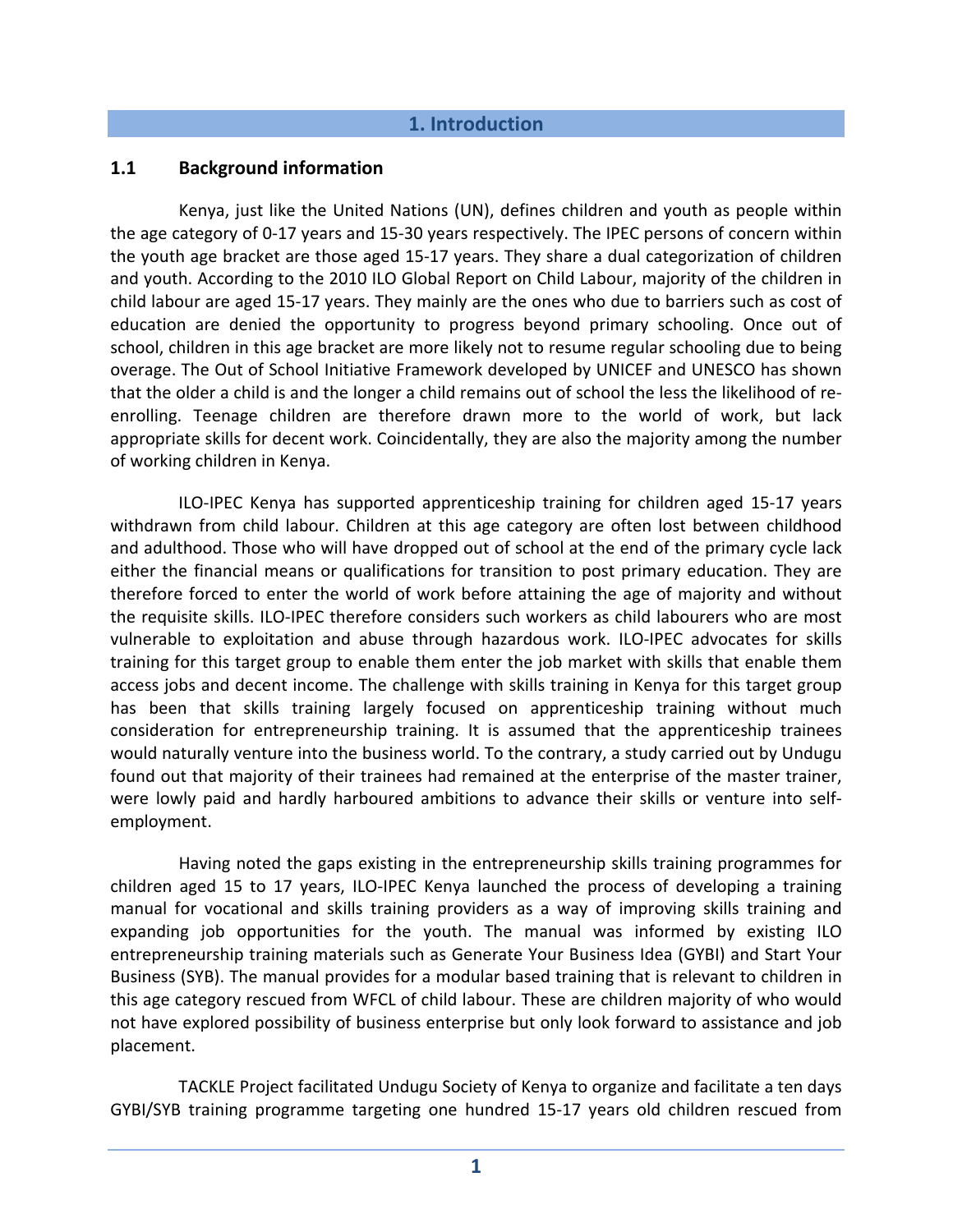child labour. About one year after the GYBI/SYB training, this follow‐up study was commissioned with a view to determining if the introduction of GYBI/SYB as part and parcel of skills training for ex-child labourers influenced post skills training outcomes in terms of the choices that the youth make. In commissioning this study, TACKLE hopes that the results can contribute towards enhancing the design of impact driven intervention programmes for children above the minimum age of entry into employment.

## **1.2 Context**

In 2010/2011, ILO-IPEC TACKLE Project partnered with Undugu Society of Kenya in identifying and withdrawing 100 children from child labour in Kisumu and Nairobi. Upon identification, Undugu undertook the children needs assessment and facilitated training through apprenticeship. In 2011, ILO provided additional resources to Undugu to train 100 youth on entrepreneurship. An ILO certified Master Trainer was identified to facilitate the ten days training based on ILO business training materials. After the training and based on business concepts submitted by the trainees, a total of 40 graduates were provided with business start‐ up kits.

In undertaking the follow‐up study, the primary objective was to track a proportion of the 100 children withdrawn from child labour and trained on entrepreneurship and apprenticeship with a view to ascertaining post training application of skills imparted. The follow-up study was meant to ascertain the added advantage that:

- 1) entrepreneurship skills training had on the apprenticeship trainees; and
- 2) compare post training progression between recipients of business start-up support and non‐recipients, but both recipients of entrepreneurship training.

The primary question that this follow‐up sought to answer was: "did the inclusion of entrepreneurship training in apprenticeship skills training for children withdrawn from child labour enhance sustainability of the intervention on prevention and elimination of child labour?" Additionally, the follow-up study sought to verify whether these findings provide practical evidence to justify ILO-IPEC future investment in combining skills training with entrepreneurship training. One limitation with the study findings though is that the limited number of respondents in this study does not allow for the generalization of the study findings. The numbers are too small to be able to claim that this evidence is the likely result in all cases. We implore on users of this report to pick out lessons outlined in the study and figure out how to use this knowledge in project design and intervention.

## **1.3 Profile of the target areas and problem analysis at inception**

The study targets were beneficiaries who received the ILO-IPEC funded intervention in the period 2009‐2011. The intervention targeted a total of 100 beneficiaries, fifty in Nairobi and fifty in Kisumu City. In Nairobi, Undugu targeted working children above the minimum age of entry into employment that resided in Mathare and Kibera urban informal settlements while in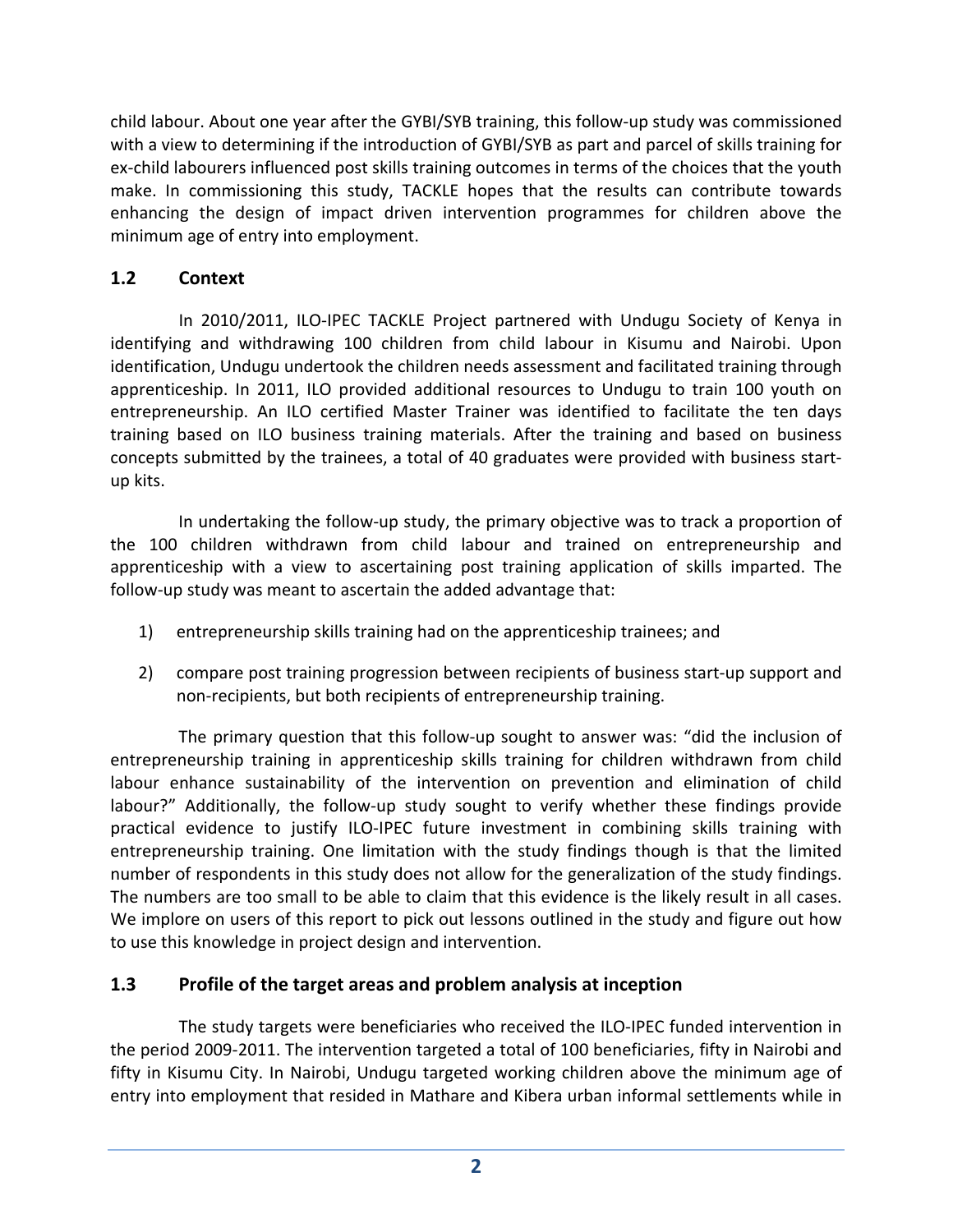Kisumu, target beneficiaries were reached in Manyatta, Nyalenda and Nyamasaria informal settlements. Nairobi is Kenya's capital city with a population of about three million people while Kisumu is the third largest city with a population of about half a million inhabitants. About 60 per cent of the two cities population is composed of youth, majority of who are unemployed. The population in Kibera is about 1 million people while that of Mathare is approximately 500,000 people while Kisumu slum areas are home to about 302,400 people.

Many of the people in the target areas have migrated (on their own or with their families) from rural areas to the urban centres in search of employment. With low per capital income of less than one dollar a day, many families are not able to provide care and support to their children. The unplanned nature of the urban informal settlements has constrained development of essential amenities such as learning institutions. For example, there are only three government primary schools in Mathare against a population of 500,000 inhabitants. Many children born and brought up in the informal settlements drop out of school at an early age and end up working in hazardous conditions in the un-regulated informal economy.

The informal economy especially in the informal settlements is growing as a result of increased rural–urban migration that result in rapid and un‐planned urbanization, high unemployment rates, poverty and inequality. Today, economic activities in urban informal settlements is characterized by small-scale, unregulated business operations owned by individual families, are largely labour intensive and rely on locally available resources and market. It is in these individual, unregulated business enterprises that the youth are employed.

The phenomenal growth in the informal economy has been accompanied by miseries from all sides, one of these being child labour. The children living in the urban informal settlements (slums) areas of the Nairobi city and Kisumu have very little opportunities for accessing quality education. Most of these children live with their parents or guardians who are poor. The poor children try their luck in school, but eventually find themselves engaged in child labour in a bid to survive. The children, who are mostly affected at the primary school level, are those who drop out of school due to the difficult circumstances at home or complete school but are unable to continue with secondary education or join tertiary institutions. Many children in the slums are forced out of the school system at age fourteen if not earlier.

Additionally, the conditions under which the children in informal settlements work are burdened with serious hazards and violation of their rights**.** These children end up sorting out recyclable plastic containers and bottles from heaps of garbage, collecting and selling scrap metal, child labour in domestic work and in some instances, facilitating movement of illicit items such as drugs and weapons. The children are exploited by being paid very little for the services they offer their employers. Some other children end up engaging themselves in pre-marital sex with men as they look for financial support, which eventually exposes them to the risk of contracting diseases and early pregnancy. Others are employed as house-helps where they are underpaid and at times violated and abused.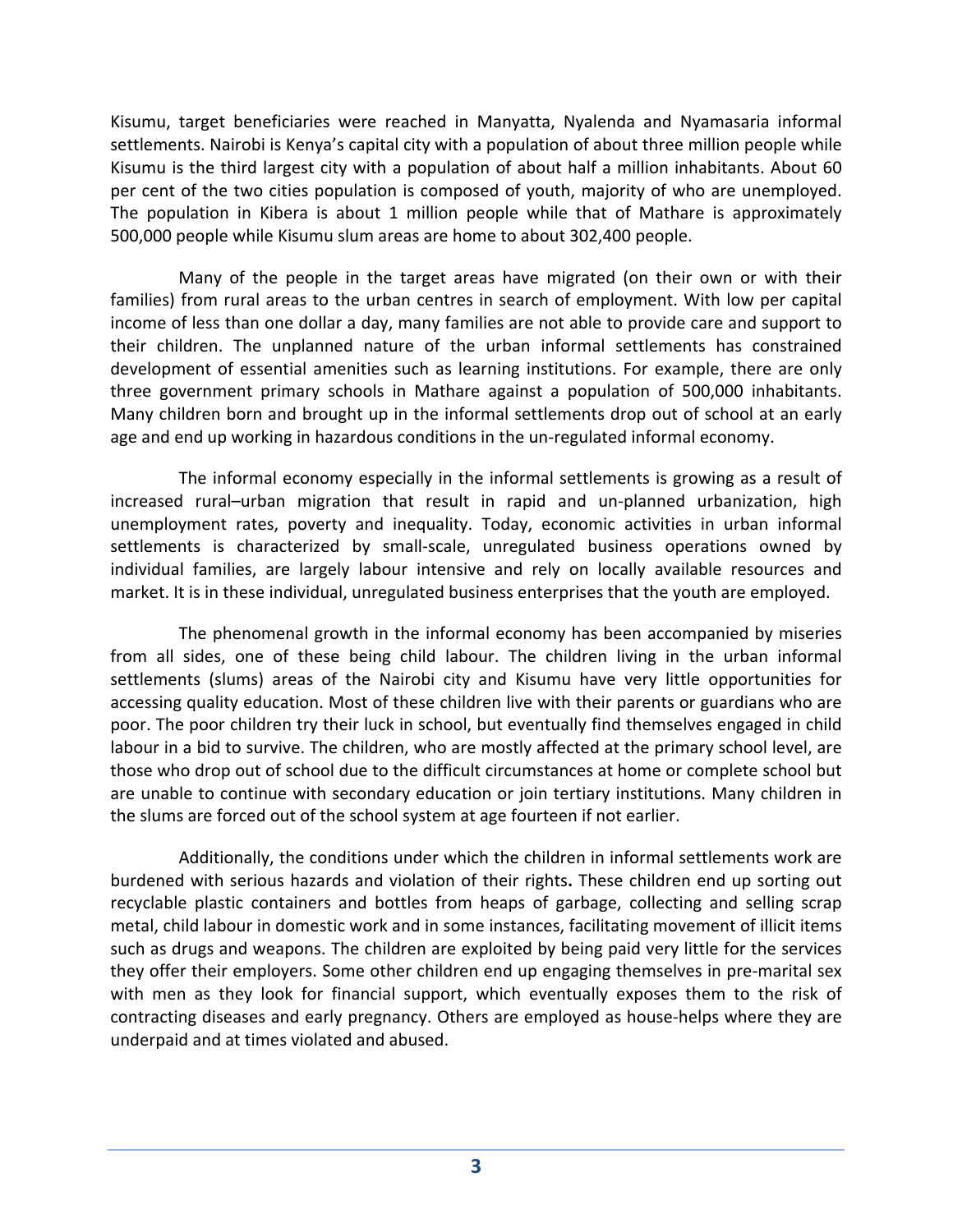#### **1.4 Follow‐up study target group (sample size)**

The total sample was expected to be at least 50 beneficiaries out of the 100 children withdrawn and facilitated to acquire skills through apprenticeship. Twenty five respondents were to be drawn from Nairobi (Kibera and Mathare) while the other twenty five were to be drawn from Kisumu. The envisaged distribution of the sample was expected to be as follows:

| <b>Targeted category</b>                                                                            | <b>Proposed sample</b> |
|-----------------------------------------------------------------------------------------------------|------------------------|
| Acquired skills through apprenticeship only                                                         | 15                     |
| Acquired skills through apprenticeship plus entrepreneurship training                               | 20                     |
| Acquired skills through apprenticeship plus entrepreneurship training plus received business start- | 15 <sup>1</sup>        |
| up support                                                                                          |                        |
| <b>Total expected sample</b>                                                                        | 50                     |

#### **1.4.1 Actual respondents**

A total of 31 (62 per cent) out of the targeted sample of 50 beneficiaries were traced and interviewed. Thus, only a third (31 per cent) of the total group of 100 beneficiaries of the Undugu Society of Kenya implemented intervention were reached.

#### **Table 1: Respondents by categories**

|   | <b>Category</b>                                                                                | No. of<br>respondents | <b>Percentage of</b><br>total respondents | <b>Total population</b><br>in category | <b>Percentage</b><br>interviewed |
|---|------------------------------------------------------------------------------------------------|-----------------------|-------------------------------------------|----------------------------------------|----------------------------------|
|   | Apprenticeship skills training only                                                            | 4                     | 12.91%                                    | 32                                     | 12.5%                            |
|   | Apprenticeship skills training plus<br>entrepreneurship training                               | 10                    | 32.25%                                    | 68                                     | 14.71%                           |
| 3 | Apprenticeship skills training plus<br>entrepreneurship training plus<br>business start-up kit | 17                    | 54.84%                                    | 40                                     | 42.5%                            |
|   | Total                                                                                          | 31                    | 100%                                      |                                        |                                  |

#### **1.4.2 Challenge in Nairobi**

The field work however had challenges which can be attributed to the low numbers of respondents traced. Most of the beneficiaries in Nairobi could not be traced. After 2 weeks of field work, only 8 beneficiaries were traced with five of those outside the period under survey. Most of the beneficiaries were therefore traced in Kisumu. This phenomenon is characteristic of Nairobi urban informal settlements where there is high mobility of slum residents in search of better opportunities and circumstances. Some had also moved from Nairobi to their birth areas.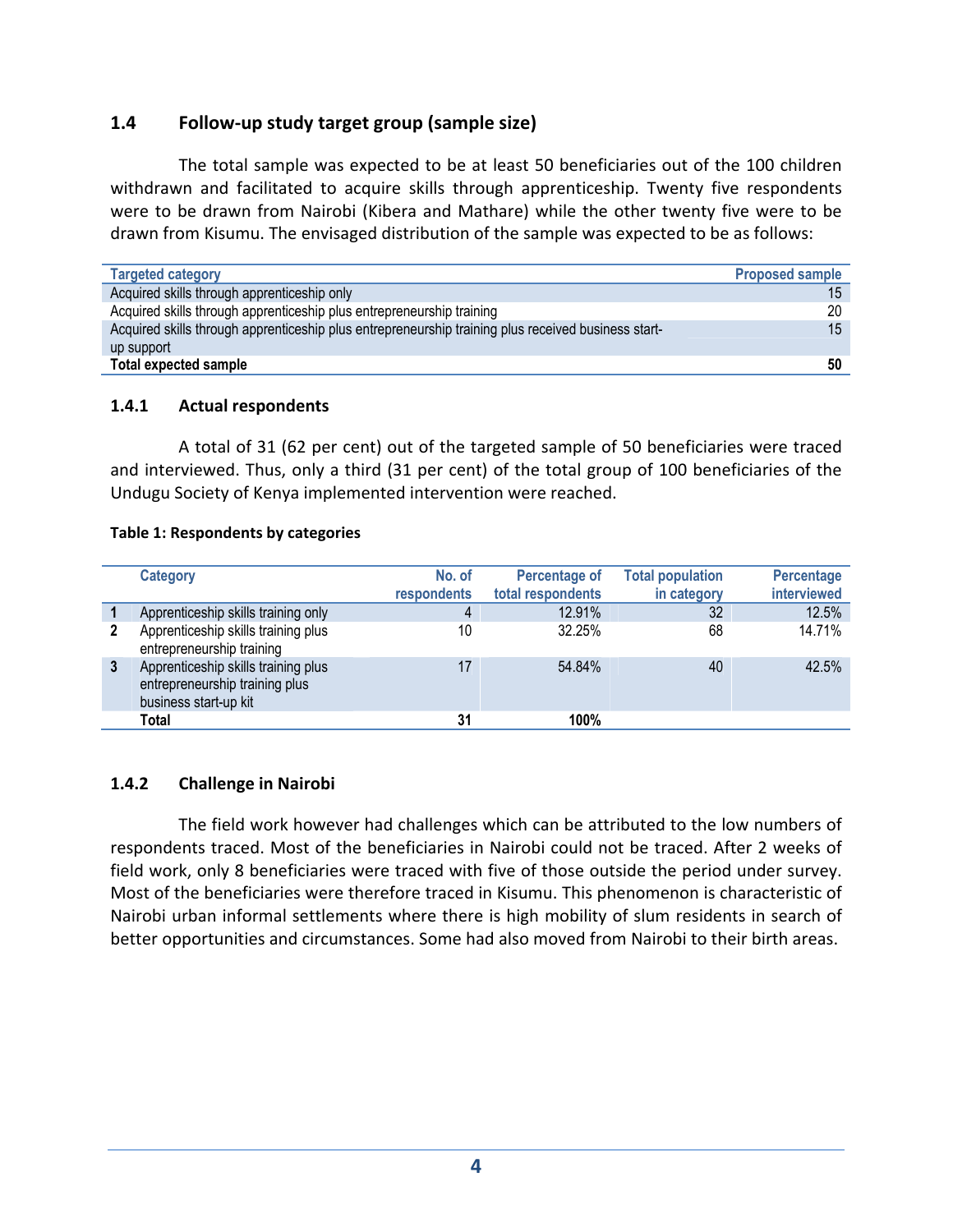#### **2. Demographic details of sample**

#### **2.1 Gender**

The project beneficiaries were almost on a 50‐50 gender balance so the sample was representative.

#### **Table 2: Gender**

| <b>Gender</b> | <b>Number</b> | <b>Percentage of total</b> |
|---------------|---------------|----------------------------|
| Male          | 20            | 55.56%                     |
| Female        | $\sim$<br>O   | 44.44%                     |
| <b>Total</b>  | 36            | 100%                       |

#### **2.2 Age**

From Table 3, it is notable that the highest number of respondents was in the 21 years (35 per cent) category followed by those in the 23 year (16 per cent) age range. This ties in well with the focus of ILO TACKLE project which indicates that in 2009, those who are 21 years now were 16 years old. For those in the 25-26 years group, the reasons could be 1) that the recruitment was done in 2010 when they still fitted in the 15‐18 year range; 2) they understated their age on joining; or 3) they did not know when they were born and just gave an age number. There were instances when the respondents said they could not remember the year they were born but would give an age making it questionable. Those interviewed from the 2011/2012 beneficiaries of Undugu Society of Kenya were in the 15‐21 years age range.

#### **Table 3: Age of respondents**

| <b>Age</b> | <b>Number</b> | Percentage |
|------------|---------------|------------|
| 19 years   |               | 10%        |
| 20 years   |               | 10%        |
| 21 years   |               | 35%        |
| 22 years   |               | 10%        |
| 23 years   |               | 16%        |
| 24 years   |               | 3%         |
| 25 years   |               | 10%        |
| 26 years   |               | 6%         |
| Total      | 31            |            |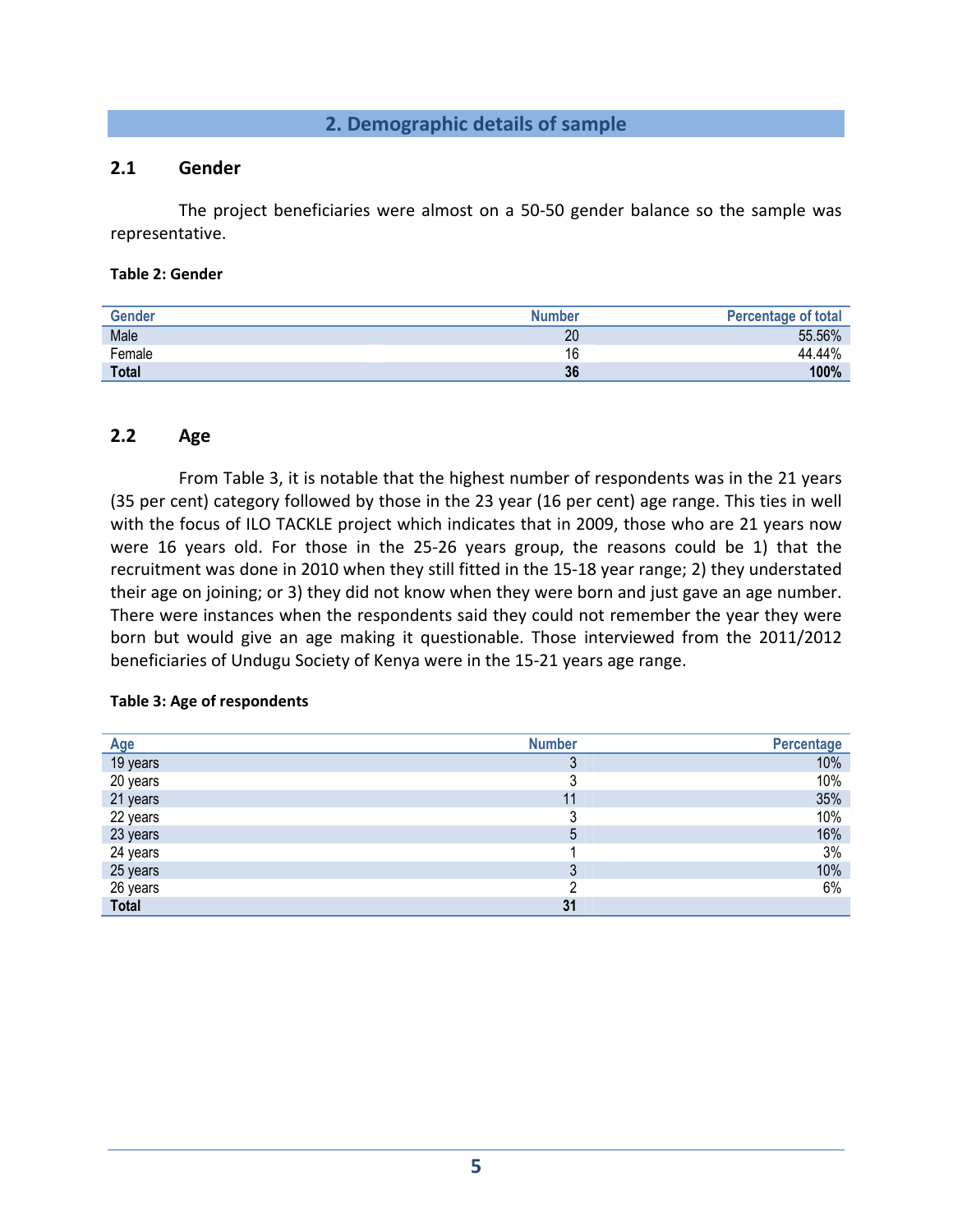#### **Figure 1 : Age of respondents**



#### **2.3 Marital status**

Most of the married male beneficiaries interviewed were in the 20‐25 year range while on average the girls were slightly younger. One respondent who was 26 years old has 3 children aged 8, 6 & 4 years meaning she got her first child at 18 years. The married ones were able to provide basic support to the family after the intervention. Majority had got married after the intervention and most had 1 child aged 2 years and below. Most of the girls interviewed appreciated the parents' in‐law with one saying that she now had a mother whom she had not had before. It could also be the need to belong especially for those who did not get parental love and support.

#### **2.4 Current occupation**

The table indicates that 96.6 per cent of the beneficiaries interviewed are earning a living. Most of them are already in business.

|  |  |  | <b>Table 4: Current occupation</b> |
|--|--|--|------------------------------------|
|--|--|--|------------------------------------|

| <b>Occupation</b> | <b>Number</b> | Percentage |
|-------------------|---------------|------------|
| In Business       | 23            | 74         |
| Employed          |               | 22.6       |
| At home           |               | 3.4        |
| <b>Total</b>      | 31            | 100        |
|                   |               |            |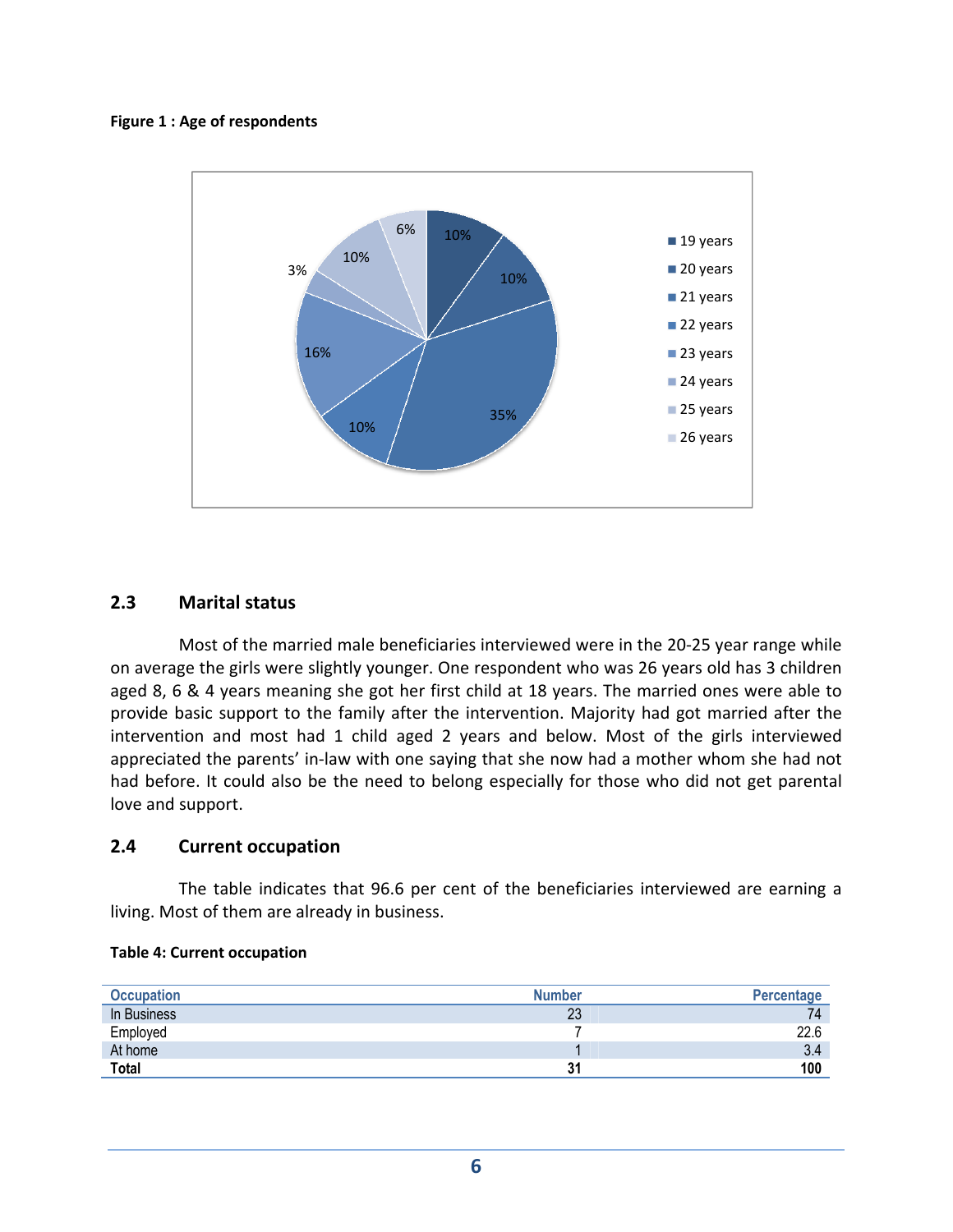#### **3. Findings on major impact areas**

Table 5 and Figure 2 below give a comparative analysis of the performance of beneficiaries interviewed with regard to those who underwent different categories of the three interventions. The conclusions and inferences drawn are limited to the analysis from the sample interviewed from the study population.

| Indicator per month  | <b>Skills only</b> | <b>Skills + Entrepreneurship</b> | <b>Skills, Entrepreneurship and Start-up</b> |
|----------------------|--------------------|----------------------------------|----------------------------------------------|
| (average)            |                    |                                  | Kit                                          |
| Income               | 3,750              | 6,810                            | 10,094.00                                    |
| <b>Business cost</b> |                    | 750                              | 2,630.00                                     |
| Food                 | 750                | 3,900                            | 1,817.00                                     |
| House Rent           | 750                | 1,500                            | 1,064.00                                     |
| Relative support     |                    | 705.00                           | 1,085.00                                     |
| Others               | 1,000              | 907.00                           | 343.00                                       |

#### **Table 5: Comparative analysis of the performance of beneficiaries interviewed (Kshs)**

#### **Figure 2: Comparative analysis of the performance of beneficiaries interviewed**

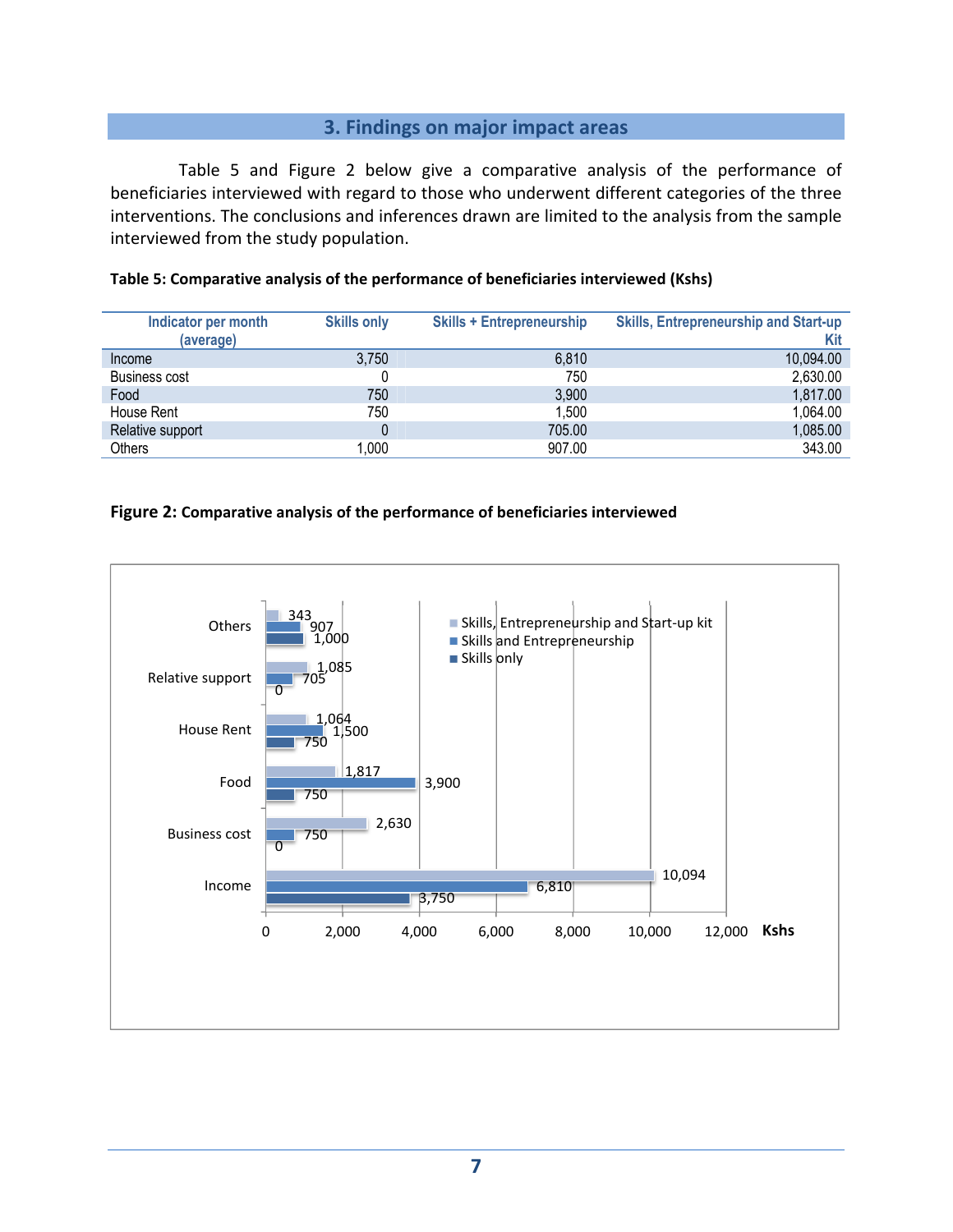#### **3.1 Income**

As per Figure 2 above, the analysis of the population traced showed that the level of income was highest for those who received the three components of skills training, entrepreneurship and start-up support. The average income for this category was Kshs 10,094.12 per month, while those who received apprenticeship and entrepreneurship only had an average income of Kshs 6,810. Those interviewed and had only received apprenticeship without attending entrepreneurship training and thereby not receiving business start-up kits were mostly in employment and had an average income of Kshs 3,750 per month. Most of the beneficiaries in this category are still depending on relatives. Of the two earning in this category, one is in construction earning about Kshs 400 per day. For those interviewed and had received the business start‐up support, majority were gainfully self‐employed while some were doing casual work in the in the construction industry. The highest earner in this category was getting Kshs 25,000 and the lowest Kshs 2,500 per month.

At the start of the project the highest earning beneficiary among the respondents was reported earning Kshs 1,500 per month by being employed as a house help while most of those interviewed indicated that they were living from hand to mouth as they had meagre or no income at the time of being taken up in the project. Currently the lowest income reported after the intervention was Kshs 2,500 per month among the respondents. This in itself is a big milestone for someone who was earning nothing and could sometimes sleep hungry.

## **3.2 Business cost**

The desire and confidence to start a business and the courage to pay business costs indicates a big capacity in the individual and a desire to grow in business through self‐ employment. This was one of the measures used to assess the progress made by the respondents especially after receiving technical and entrepreneurship skills training and some receiving business start‐up kits. Business costs reviewed among respondents included rent of the business premises, licenses, security, electricity, casual wages related to business. From the number interviewed, the business costs were only found on those who had been taken through skills and entrepreneurship. The respondents who had only received skills had not started businesses. There was only one respondent paying business costs in the group who had received only skills training through apprenticeship. The respondents who were taken through skills training plus entrepreneurship and were given a start‐up kit had almost four times the business costs compared to those who did not get start‐up kit.

Business cost was higher for the category that received the 3 components 3 (A+E+S) averaging at Kshs 2,631 per month compared to Kshs 750 for those who received skills apprenticeship plus entrepreneurship while those among the respondents who received only skills apprenticeship indicated a zero average for business cost. The analysis from the respondents indicated that those who received only skills training as the only intervention were mostly employed or doing casual jobs where there was no business costs involved. The highest business cost among the respondents was Kshs 5,500.00 per month from whom the highest income was also reported. The conclusion from the sample was that those with start-up kits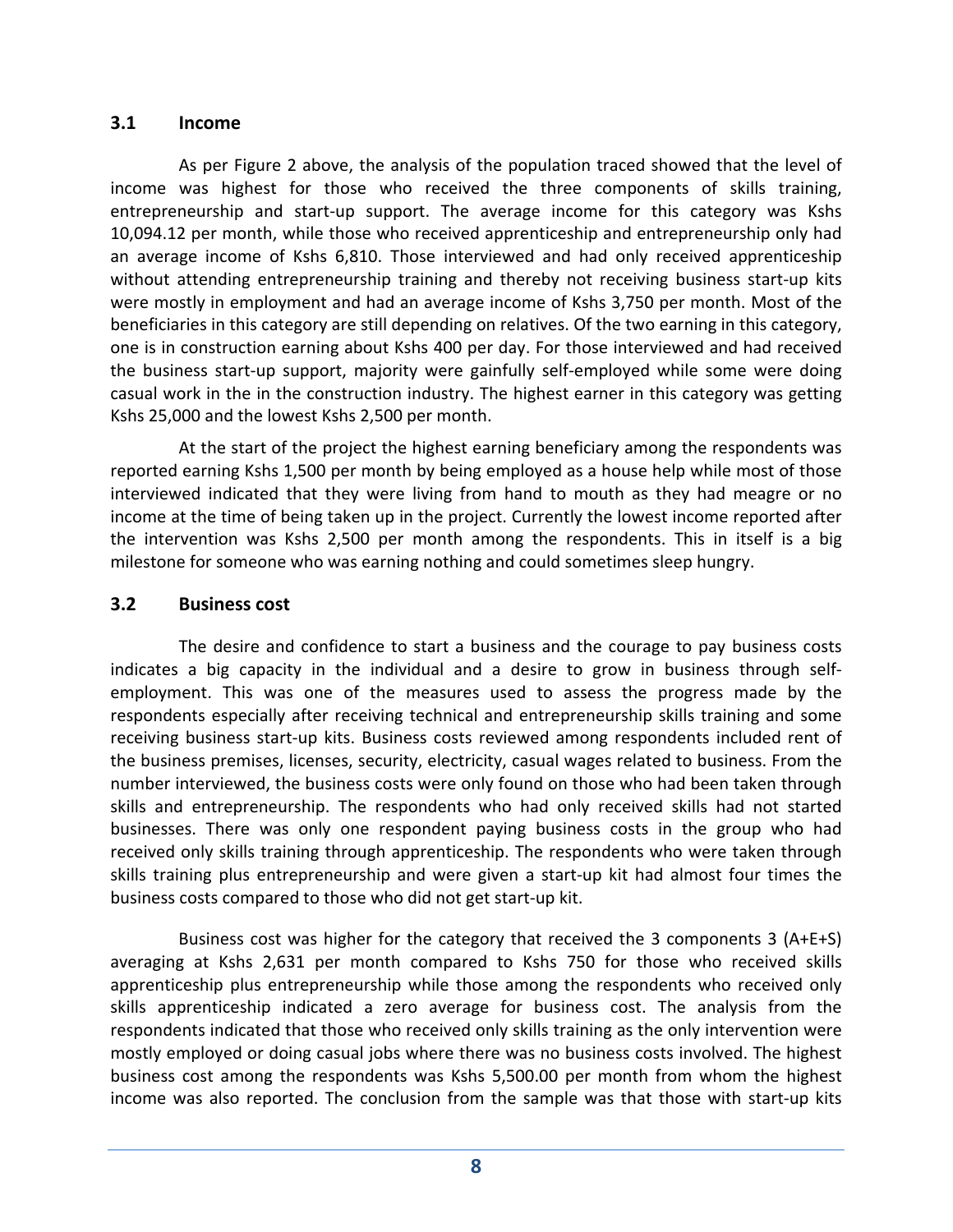were immediately able to go into business and very few of them went into employment. This is an indication that they are able to pay rent of the business premises, electricity, and security from the business and doing business in the business way. This was a benchmark for success for someone who would usually only got casual work or did child labour to earn some money for food.

## **3.3 Food**

Food is an indicator one can use to gauge whether the target group has acquired the capacity to comfortably afford to have at least two meals in a day. The interesting scenario that emerged from this was that among the study respondents, those who received apprenticeship plus entrepreneurship skills reported highest spending on food (Kshs 3,600 per month) while those who received the three components had an average spending of Kshs 1,818 per month. Those interviewed in the skills apprenticeship only category had little spending reported on food (Kshs 750). In this category, most were still depending on their relatives. These averages were tilted and might not be conclusive as in some instances; the beneficiaries were living with their spouses who financed some of the costs on food. Caution is given on the accuracy of the figures given which were based on daily estimates which were then extrapolated to a month.

## **3.4 House rent**

From having no roof or borrowed roofs over their heads, it is commendable and exciting to see the study beneficiaries able to afford house rent on their own from their earnings. All the respondents, it was apparent, opted for the low cost areas of Kariobangi, Kibera and Kawangware in Nairobi with those from Kisumu staying mostly in Manyatta or outskirts of Kisumu. The lowest rent was about Kshs 1,000 per month with the highest being Kshs 4,500 per month in Nairobi where the respondent was doing construction work. The average ranged from Kshs 750.00 to 1,500.00. Those interviewed indicated that before the intervention, they lived with relatives, others moved from relative to relative while others would even put up in the cold.

## **3.5 Relative support**

The study findings indicate that the beneficiaries interviewed would also want to give back to their families and community by supporting them as much as they could. Most of them were supporting their families through education (school fees), food, upkeep and health. Most of those in employment were not giving a lot of support to the relatives as theirs was casual work which did not have regularity of additional income besides the basic pay. They would mostly give family support of about Kshs 500 per month while those who were already in business were giving an average of Kshs 1,085.30 per month. It was noted that those who underwent skills apprenticeship training only had very low relative support as most of those interviewed were still dependent on their families and relatives.

All respondents were categorical that when they started doing better, they would want to uplift and take care of their families to give them the opportunities they never got. It was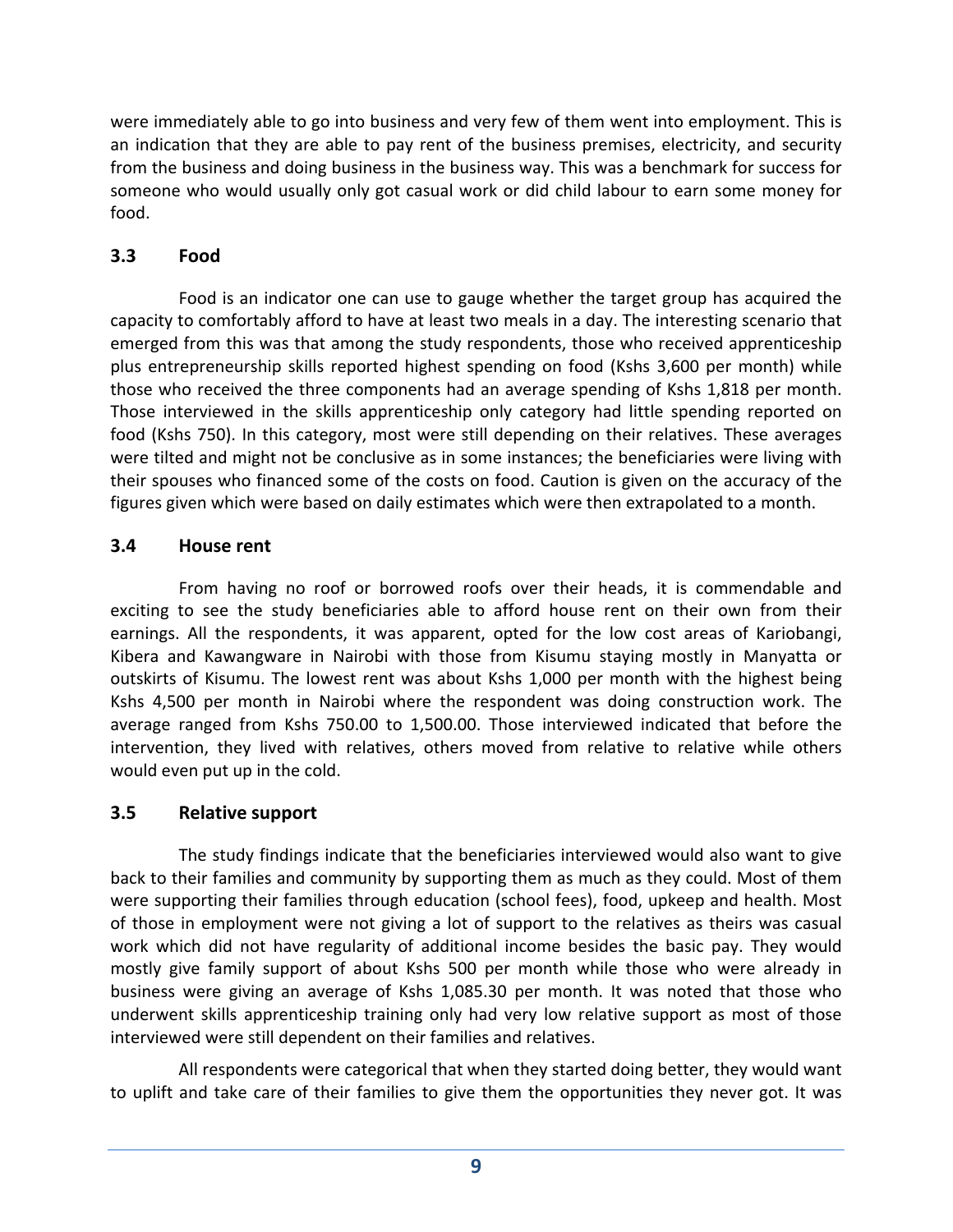commendable that even those earning little in casual work were giving some support to the family.

## **3.6 Other expenses**

This category includes transport, clothes and other intermittent spending. It was found that in those who underwent skills apprenticeship only, there was only one person who reported buying clothes and that was after two months. He was in the construction business.

Others spent an average of Kshs 907.00 and Kshs 343.00 per month. Those with young children reported higher spending on clothes. These were mostly second hand clothes which were cheaper. Most of the beneficiaries interviewed did not see this as a big need especially due to the nature of their work. They would make a purchase every two to three months. This also depended on the priorities they had. On transportation, they sought the cheapest means of travel (public transport) with some opting to walk where the distances were manageable.

## **3.7 Other notable findings**

- One girl in Nairobi (Mathare) had started a hair salon business. She had graduated to being a trainer for Undugu Society of Kenya and had two apprentice students at the time of the interview who earned her Kshs 4,000.00 per month.
- Some had partnered with others to run the business. A respondent in Nairobi had used the start‐up capital to pay rent for premises. He got a business partner whom they now share in equal half the cost of the business premise. He has moved residence from a Kshs 1,500.00 residential house in Kibera to a Kshs 2,500 house in Kawangware. The latter, though largely an informal settlement, is perceived to be have better services such as better housing, water, security among others compared to the former.
- Some of the beneficiaries felt confident and able to support a family after the intervention. Most male beneficiaries got married after the training and several reported that their wives are not working meaning that they can be able to comfortably support their families.
- Over 15 beneficiaries had undertaken government trade tests in their respective skill areas while others cited lack of funds to register and undertake the test. One beneficiary was willing to undertake the test in motor vehicle mechanics but his level of education is so low (class 3) that he is not able to sit the theory tests even though he is good in the technical skills.
- About 5 beneficiaries were engaged in construction work, especially those who did not start businesses in their skill line. However, all those interviewed cited this as a stop gap measure until they could raise enough capital to start their own businesses.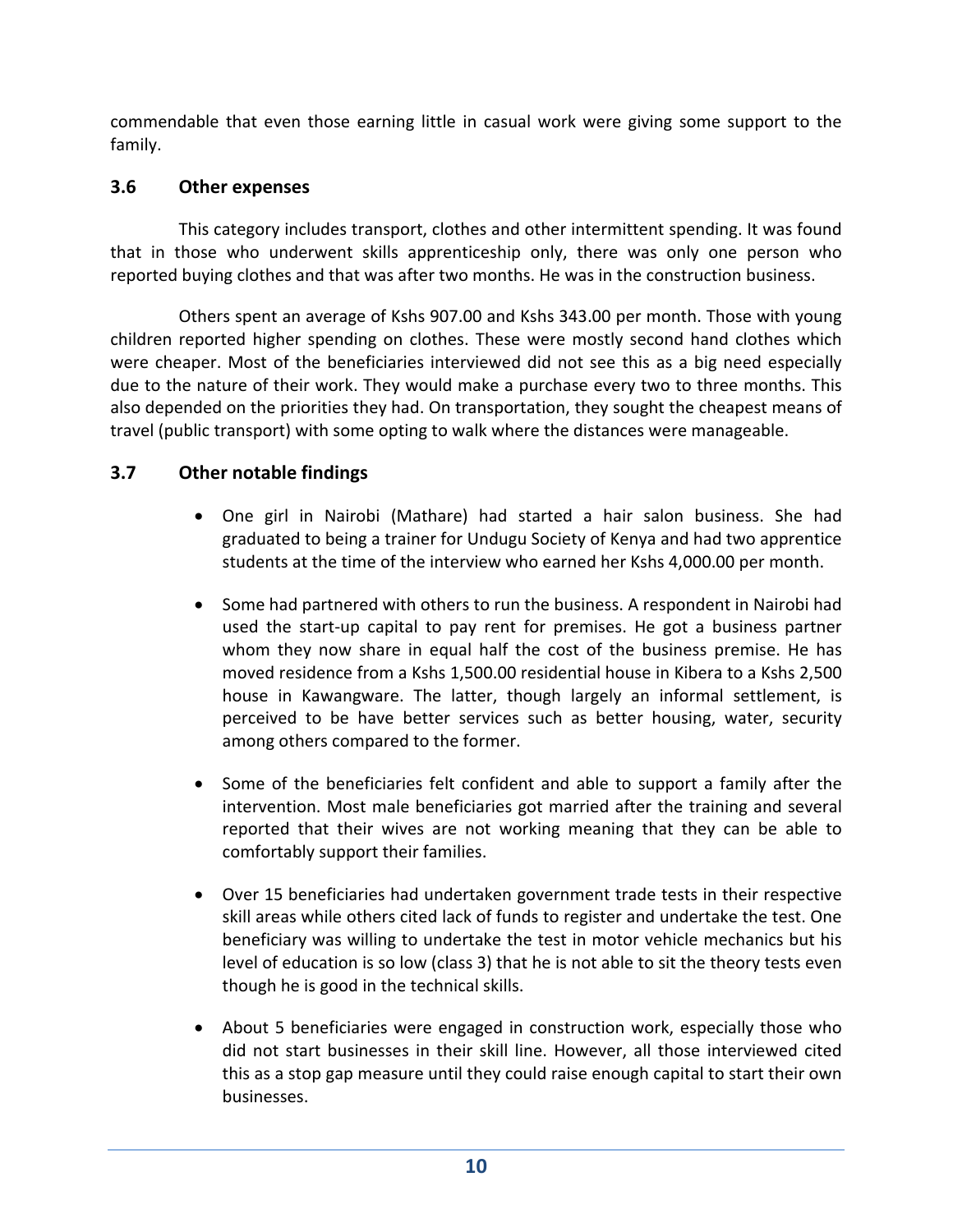- Over three quarters of the respondents said they were setting aside some amount as savings from the income they earned while about 5 beneficiaries had opened bank accounts. Over half of the respondents were saving through mobile phone services *M‐Pesa*, *M‐Shwari* as well as *merry go rounds*. Majority of the beneficiaries were reluctant to open bank accounts in banks because banks were said to have high costs of opening and operating the accounts.
- A few beneficiaries reported that they were in Rotating Savings and Credit /*Merry go round* systems where they were doing rotational savings and lending. One beneficiary indicated that she was contributing Kshs 100 to her group as savings, from which she would or group three times her savings at a modest interest rate, largely determined by the group members.
- None of those interviewed had advanced their education level probably seeing it as a much secondary need. One however wished he could join adult literacy classes to learn how to read and write.
- Most of the beneficiaries feel that child labour elimination should be aggressively involve the, i.e. community members, parents/guardians as they are usually the ones promoting it by exploiting under‐age children or sending their children to work.
- A majority of the beneficiaries would want to start businesses in their Home County which manifests in the need for belonging and is an indicator that being in the town slums is not out of choice.
- The level of confidence is higher and they would want to be in charge of their lives.
- All the respondents praised Undugu Society of Kenya as the organization that had given them a life line and rescued them from a life of vice and suffering and encouraged that there was still need to assist the many more who are still suffering.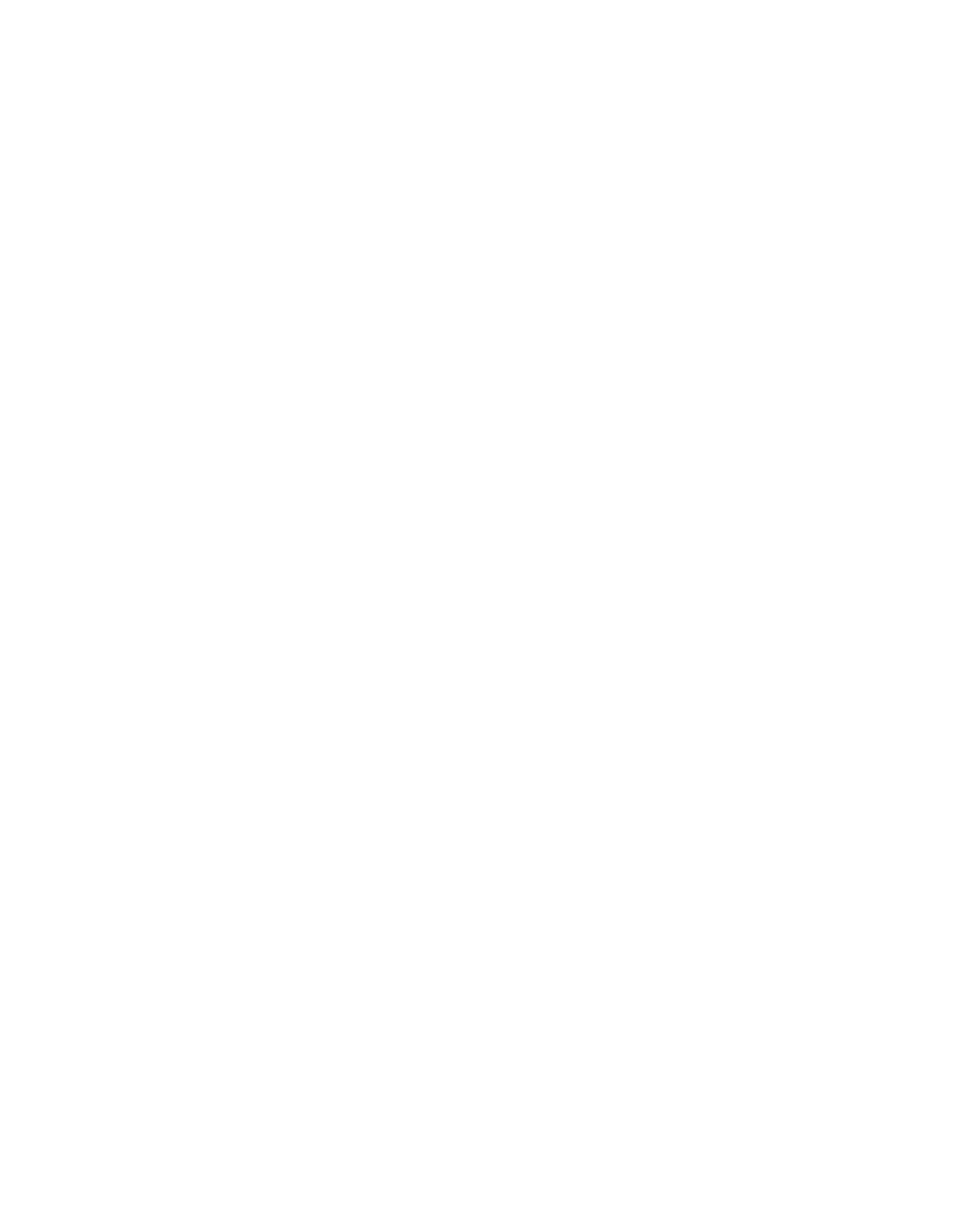#### **4. Challenges experienced**

The major challenges experienced were:

- Tracing the beneficiaries. No contact or unreliable information In Nairobi, the contact list was mostly the one that had been generated during the entrepreneurship training. Most of them had given mobile numbers that were not functional and could therefore not be reached. The contact details from Undugu Society of Kenya were not available leading to only five (5) beneficiaries being traced in Nairobi from the intended target of 25 beneficiaries.
- Some beneficiaries, especially in Nairobi were not ready to be interviewed and therefore, once contacted and requested for appointment, they kept changing their schedule to the extent that meeting them was not possible. It was suspected these were trainees who had not succeeded in their post training endeavours and were therefore unwilling to be interviewed. High mobility in Nairobi urban slum areas also made it difficult to trace them to their homes.
- Some of the trainees had since moved out of either Nairobi or Kisumu to other towns and regions of the country to the extent that it was not possible to reach them.
- Inconclusive information by the beneficiaries which could not be verified: Some of the data that has been tabulated did not add up. While some reported low incomes, the expenses would be very high raising a question on the validity of information. While probing was done to ascertain the information, it was felt that lack of records and lack of full disclosure might play down or distort the impacts of the intervention.
- Lack of records. Where most of the beneficiaries did not keep records and did guesswork for information. Most of the spending was on a day to day, they did not think it important to keep records. Those in dressmaking kept records of orders and measurements of customers.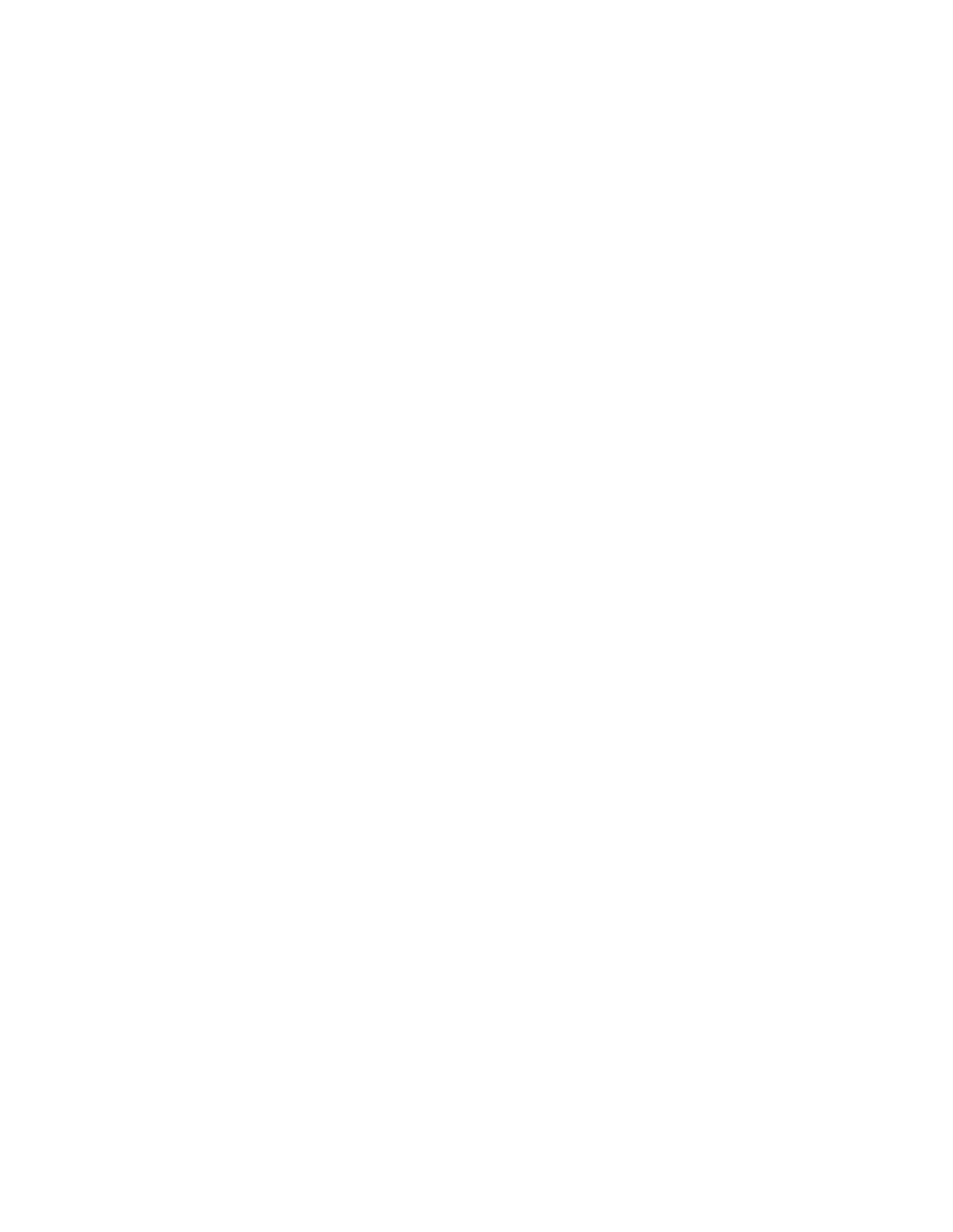#### **Conclusions**

The following conclusions were made based on the analysis of the sample interviewed:

- 1) The inclusion of entrepreneurship training in apprenticeship skills training for children withdrawn from child labour enhances the sustainability of the intervention on prevention and elimination of child labour.
- 2) The combination of apprenticeship, entrepreneurship and business start-up kit demonstrates the highest impact and sustainability.
- 3) The start‐up Kit makes a big difference and positive impact towards sustainability of the initiatives.
- 4) Qualitative impacts emerge in levels of confidence evident and in those who got post skills training.
- 5) There is practical evidence to justify ILO-IPEC future investment in combining skills training with entrepreneurship skills.
- 6) There is willingness and determination among the respondents to draw out those in child labour while preventing others from going into child labour by sponsoring their education and supporting the needs of the family.
- 7) Skills were identified as the foundation for they required while the entrepreneurship skills and start-up kit are the enablers to support the beneficiary towards self-reliance and sustainability.
- 8) Return on investment would go up once the beneficiaries are enabled and selfsupporting. The cascade effects and impacts, albeit marginally, brought out the push towards reduction in child labour (especially for those who had experienced it), a more informed society and creation of ambassadors against child labour as they become role models for others.
- 9) There is need for building a monitoring and evaluation framework within the partner organizations to capture the impacts on an on‐going basis and ensure frequent tracking of beneficiaries which can give concrete conclusions. Positive change is happening and there is high impact which needs to be captured and conclusively demonstrated to guide policy and support. This can only be done through constant monitoring and beneficiary tracking and feedback mechanisms.
- 10) There is need for institutional ownership of the interventions beyond the project funding where the partner organization owns their contributory role as a public good. The beneficiaries identify a lot with the partner institution and trust them which should be a platform to bring continuity and connection rather than having a loose umbilicus relationship which is disconnected once project funding stops.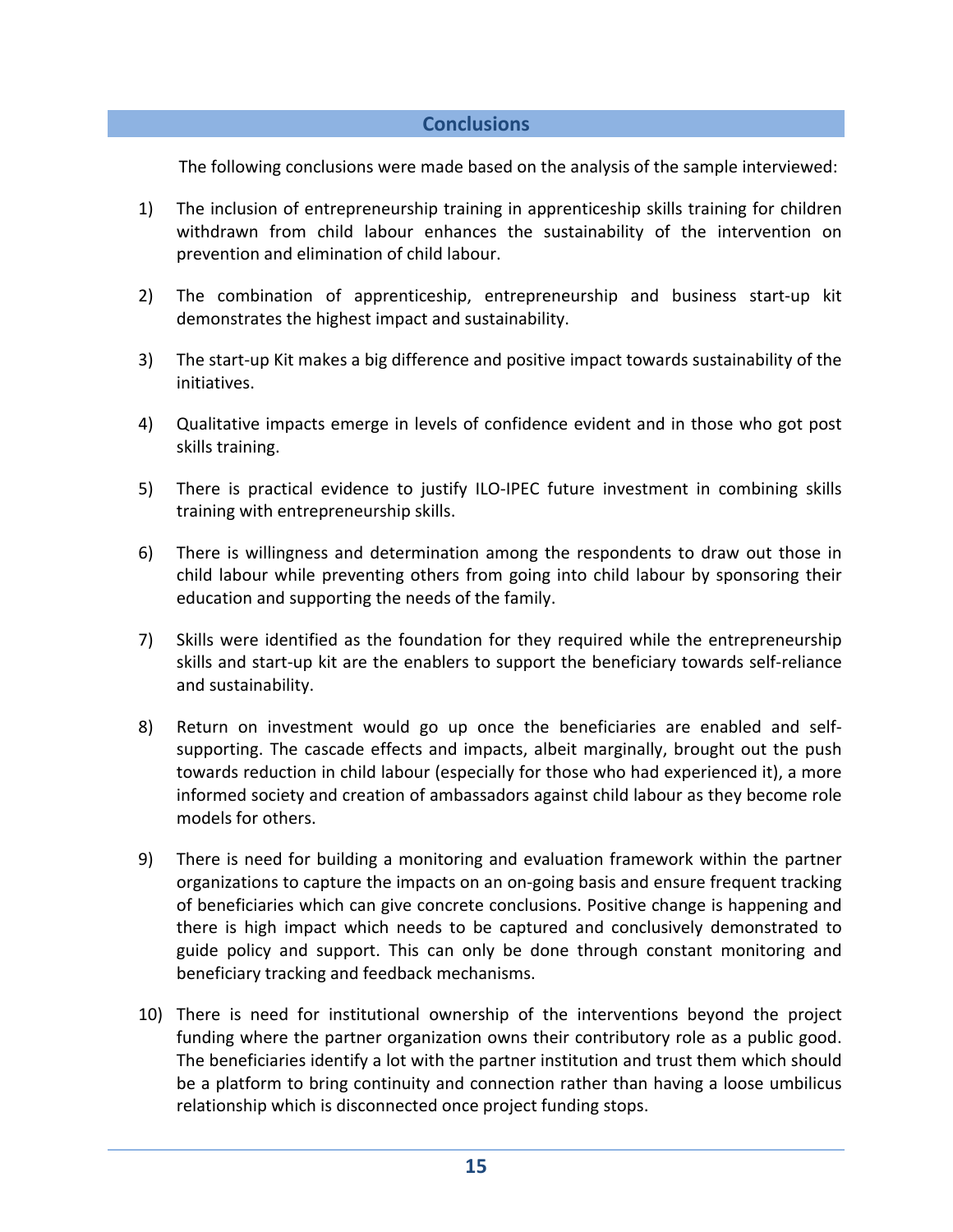- 11) There is need for constant follow up mentoring support services for those getting out to reinforce the skills and gains made.
- 12) Most of the beneficiaries withdrawn from child labour need life skills to be able to cope and adjust in an environment where they are seeking to have self‐sustenance and enable them cope with the dynamics of the society they are going into. It is recommended to make life skills an integral part of apprenticeship and entrepreneurship training to prepare them to cope with life beyond the supporting organization where most felt protected.
- 13) The importance of building friendly relationships between the beneficiaries and organizations through their officers needs to be underscored so that there is a link and contact throughout.
- 14) Undugu Society Kenya is recognized, respected and appreciated in the communities and by the beneficiaries as an organization that has worked tirelessly to salvage the children and assist the communities. This provides a responsibility to Undugu Kenya to have continuity as an organization that is at the forefront in the fight against child labour and providing opportunities for self‐reliance.
- 15) The skills apprenticeship beneficiaries get is sometimes not enough for some to go straight into business. They need to have more practice and incubation to concretize the skills in a way that would enable them to have employability.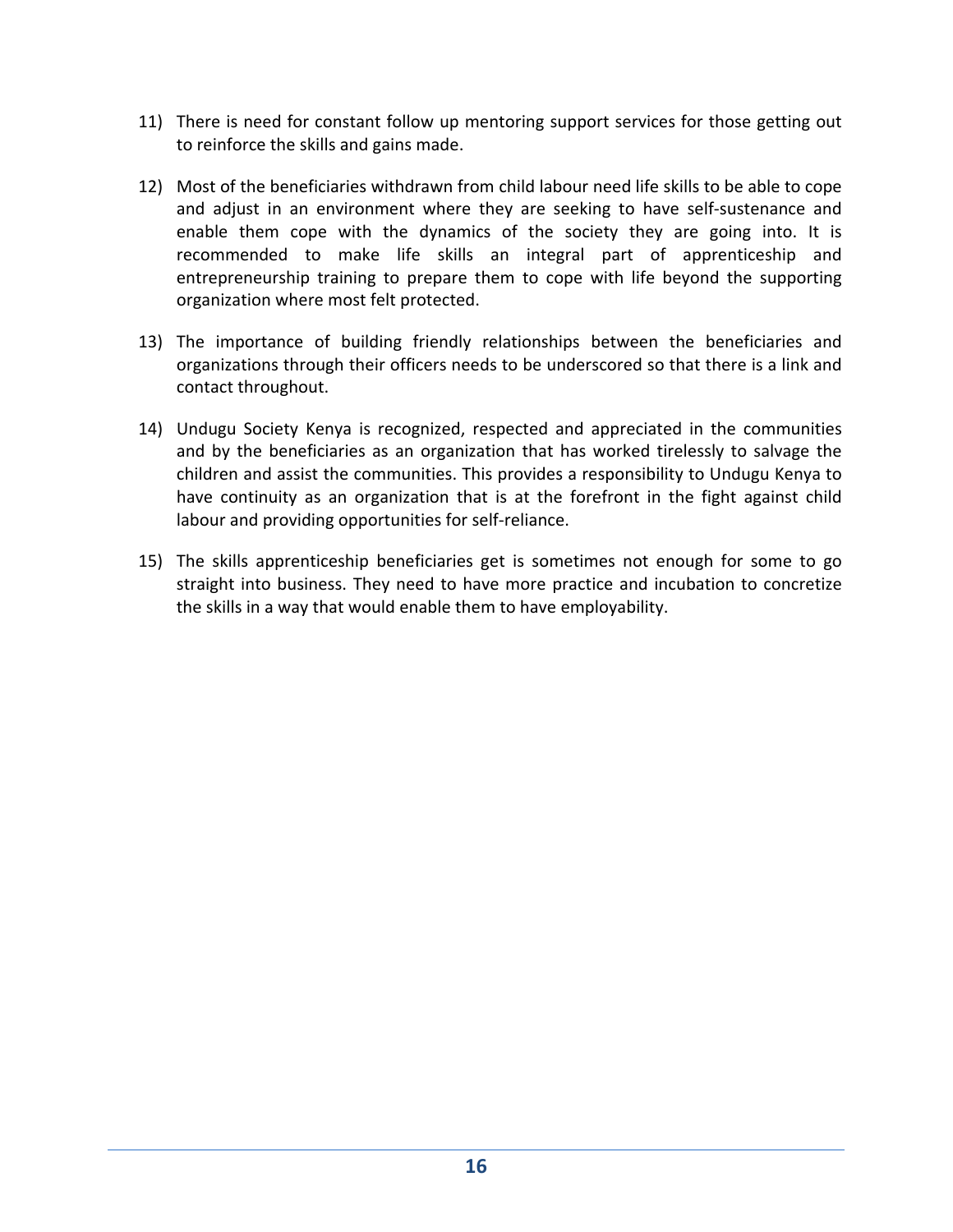|                                               | trained in<br><b>Skills</b> | Hair dressing       | electrical         | Hair dressing                  | Mechanic                 | Mechanic                                           | electrical                | Mechanic              | Hair dressing      | Mechanic              | Hair dressing               | Mechanic          | Dressmaking                    | Panel beating  | panel heating | dressmaking | Hair dressing            | Beauty                             | Mechanic   | Dressmaking                                            | Embroidery     | Hair dressing                       | Dressmaking    | Dressmaking          |
|-----------------------------------------------|-----------------------------|---------------------|--------------------|--------------------------------|--------------------------|----------------------------------------------------|---------------------------|-----------------------|--------------------|-----------------------|-----------------------------|-------------------|--------------------------------|----------------|---------------|-------------|--------------------------|------------------------------------|------------|--------------------------------------------------------|----------------|-------------------------------------|----------------|----------------------|
| ex: Respondents of the follow-up tracer study | Location                    | Kariobangi          | Chavakali          | Rabuor                         | Eldoret                  | Bandani<br>Ramba                                   | Kolando B                 | Kanyamega<br>area     | Nyamwari           | Kawangware-<br>e<br>Ž | Kawangware-<br>e<br>Z       | Kisumu            | Dagoreti                       | Nairobi        | Nairobi       | Dagoretti   | Dagoretti                | Kisumu-<br>complex<br>Ambala       | Kamasi-Ksm | Manyatta                                               | Kisumu town    | Kakamega                            | Manyatta       | Luanda -kindi        |
|                                               | <b>Current occupation</b>   | Hair & Beauty salon | Pastor/Electricals | Hair dressing                  | Employed as Mechanic     | construction                                       | Electricals               | Mechanic/construction | construction       | Mechanic              | Hair dressing               | Road construction | Employed                       | Panel beating  | Panel beating | Dressmaking | Hair & Beauty - employed | Hair & Beauty - employed           | Mechanic   | At home with 3month child                              | Embroidery     | Employed in Saloon                  | Dressmaking    | Dressmaking training |
|                                               | Children                    | 0                   | 0                  |                                | 0                        |                                                    | 0                         | 0                     | ∾                  |                       |                             |                   | 0                              | 0              | 0             | 0           | 0                        | 0                                  | 0          |                                                        |                | 0                                   | $\sim$         |                      |
|                                               | Age                         | 23                  | $\approx$          | $\overline{z}$                 | $\overline{\mathcal{S}}$ | 25                                                 | $\mathbb{S}$              | 26                    | $\overline{2}$     | 25                    | 21                          | $\overline{z}$    | $\overline{5}$                 | $\overline{9}$ | $\mathbb{R}$  | 67          | 5                        | $\overline{2}$                     | 22         | $\overline{c}$                                         | $\overline{z}$ | 23                                  | $\overline{5}$ | $\infty$             |
| Ann                                           | Education<br><b>Na</b>      | $\frac{1}{2}$       | $\infty$ $\infty$  |                                | $\infty$                 | $\infty$<br>$\begin{array}{c} 8888888 \end{array}$ | $\infty$<br>$\frac{3}{3}$ | S                     | ∞<br>$\frac{1}{3}$ | $\infty$              | $\sim$<br>$f_{\text{O}}(m)$ | $\infty$          | $\infty$                       | $\infty$       | $\infty$      | $\infty$    | $\infty$                 | $\infty$                           | $\infty$   | $\circ$ $\sim$<br><u>និ ទី ទី ទី ទី</u>                |                |                                     | <u> က</u> ထ    | $\circ$              |
|                                               | <b>Marital</b><br>status    |                     |                    | $\alpha$ a $\alpha$ a $\alpha$ |                          |                                                    | ပ                         | ဖာ                    | Σ                  | $\geq$                | ⋝                           |                   | <b>00000000</b>                |                |               |             |                          |                                    |            | $30o \leq 0$                                           |                |                                     |                |                      |
|                                               | Gender                      |                     |                    | $L \geq L \geq$                |                          | $\geq$                                             | Σ                         | Σ                     | $\geq$             | $\geq$                | ட                           | ⋝                 | $\mathsf{L}$ $\mathsf{\Sigma}$ |                | Σ             | ட           | ட                        | ட                                  | ∑ ட        |                                                        | ╙              | ட                                   | டட             |                      |
|                                               | <b>Name</b>                 |                     |                    | 도 듣 없 일                        |                          | $\approx$                                          | $\geq$                    | SM                    | <b>SE</b>          |                       | $\mathbb{E}$                |                   |                                |                |               |             |                          | M8<br>F4 *<br>M9 *<br>F5 *<br>F6 * |            | $\Sigma$ $\approx$ $\Omega$ $\Sigma$ $\Sigma$ $\Sigma$ |                |                                     |                |                      |
|                                               |                             |                     | $\overline{N}$     | $\infty$                       | 4                        | ဖာ                                                 | ဖ                         | $\overline{r}$        |                    | $\infty$ တ            | $\dot{a}$                   |                   | せねはは                           |                |               |             | 667                      |                                    |            | $\frac{1}{2}$                                          |                | ន $\overline{a}$ ន $\overline{a}$ ន |                |                      |

**17**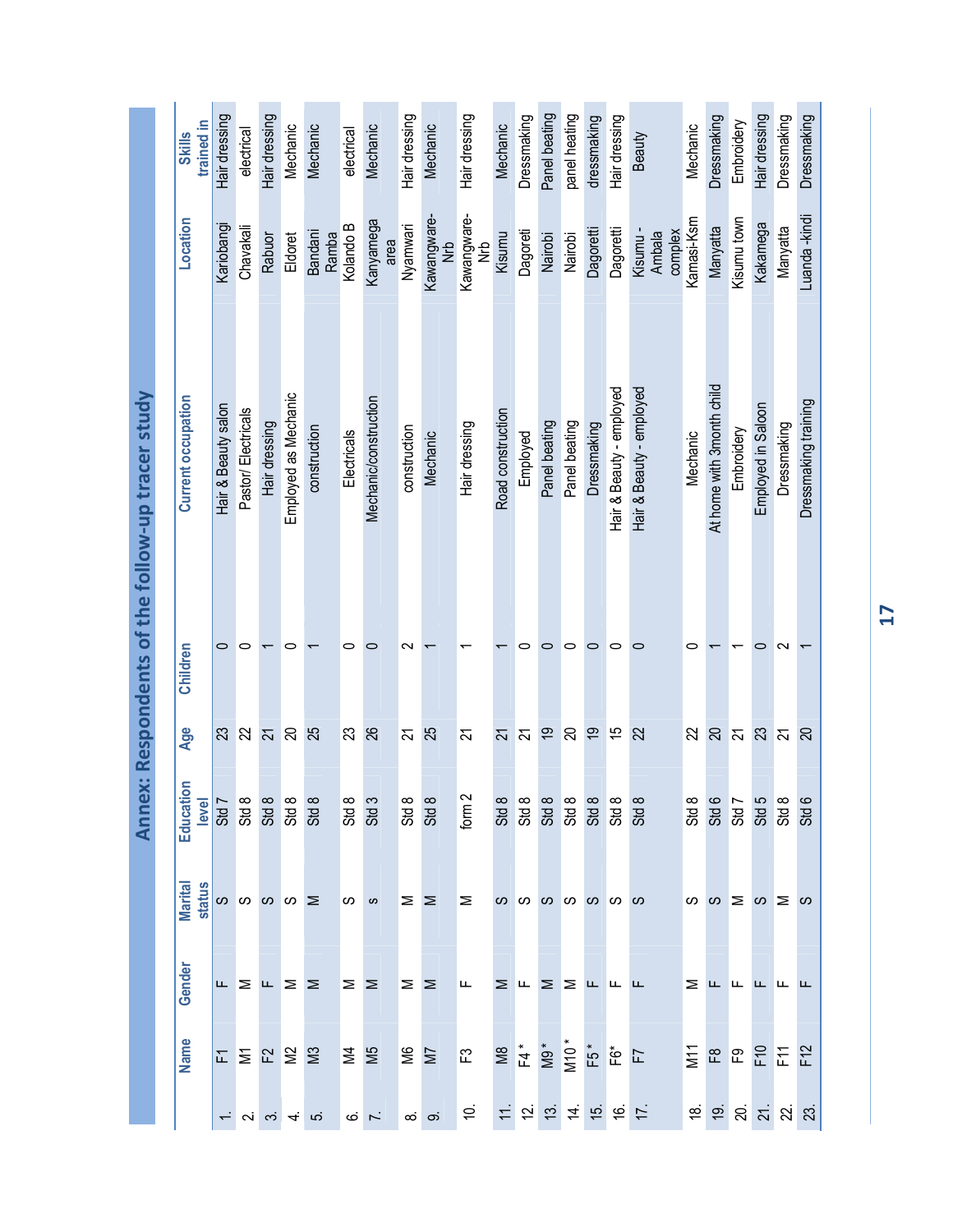| trained in<br><b>Skills</b> | Dressmaking   | electrical     | Dressmaking                                                 | Farming    | carpentry | carpentry     | Embroidery       | panel beating | panel beating    | panel beating    | Embroidery       | Mechanic   | Electrical      |
|-----------------------------|---------------|----------------|-------------------------------------------------------------|------------|-----------|---------------|------------------|---------------|------------------|------------------|------------------|------------|-----------------|
| Location                    | Kisumu city   | Kisumu city    | Homabay                                                     | Rabuor     | Karando   | Kisumu city   | Manyatta         | Eldoret       | Kisumu city      | Kisumu city      | Manyatta         | Kariobangi | Langata         |
| <b>Current occupation</b>   | street vendor | Electricals    | Dressmaking                                                 | Welding    | carpentry | Coffin making | Dressmaking      | Panel beating | Panel beating    | Panel beating    | Dressmaking      | Mechanic   | Electricals     |
| Children                    |               |                |                                                             |            |           |               |                  |               |                  |                  |                  |            |                 |
| Age                         |               |                | თ                                                           |            |           | ్ల            | ని               | ഇ             |                  |                  | జ                | 24         | ల్ల             |
| Education<br>level          | Std           | Std 8          | $\frac{8}{35}$ $\frac{8}{35}$ $\frac{8}{35}$ $\frac{8}{35}$ |            |           |               | Std <sub>1</sub> | <b>Std</b>    | Std <sub>1</sub> | Std <sub>8</sub> | Std <sub>8</sub> | form       | form            |
| <b>Marital</b><br>status    |               |                |                                                             |            |           | ⋝             | ⋝                | ပာ            |                  |                  |                  |            |                 |
| Gender                      |               |                | ட                                                           | Σ          | ⋝         | ⋝             | щ                | ⋝             | ⋝                | ⋝                | щ                |            |                 |
| Name                        | F13           | F <sub>1</sub> | F <sub>15</sub>                                             | M12<br>M13 |           | M14           | F16              | M15           | M16              | M <sub>17</sub>  | F <sub>17</sub>  | M18        | M <sub>19</sub> |
|                             |               | 25.            | 8                                                           | 27.        | 28.       | 29.           |                  | $\frac{1}{2}$ | 29.              | 33.              | ર્ઝ.             | స్ల        | \$              |